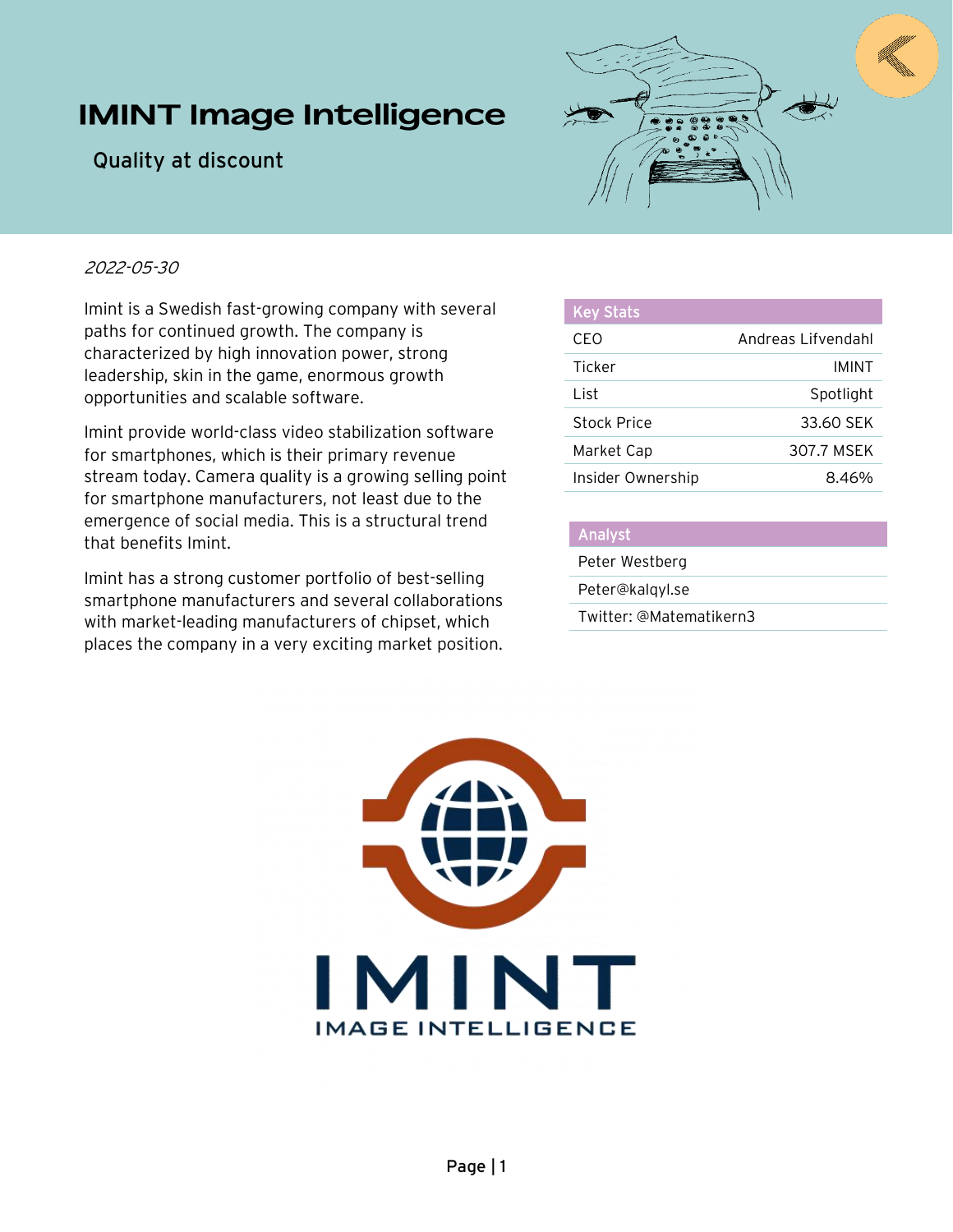

## Content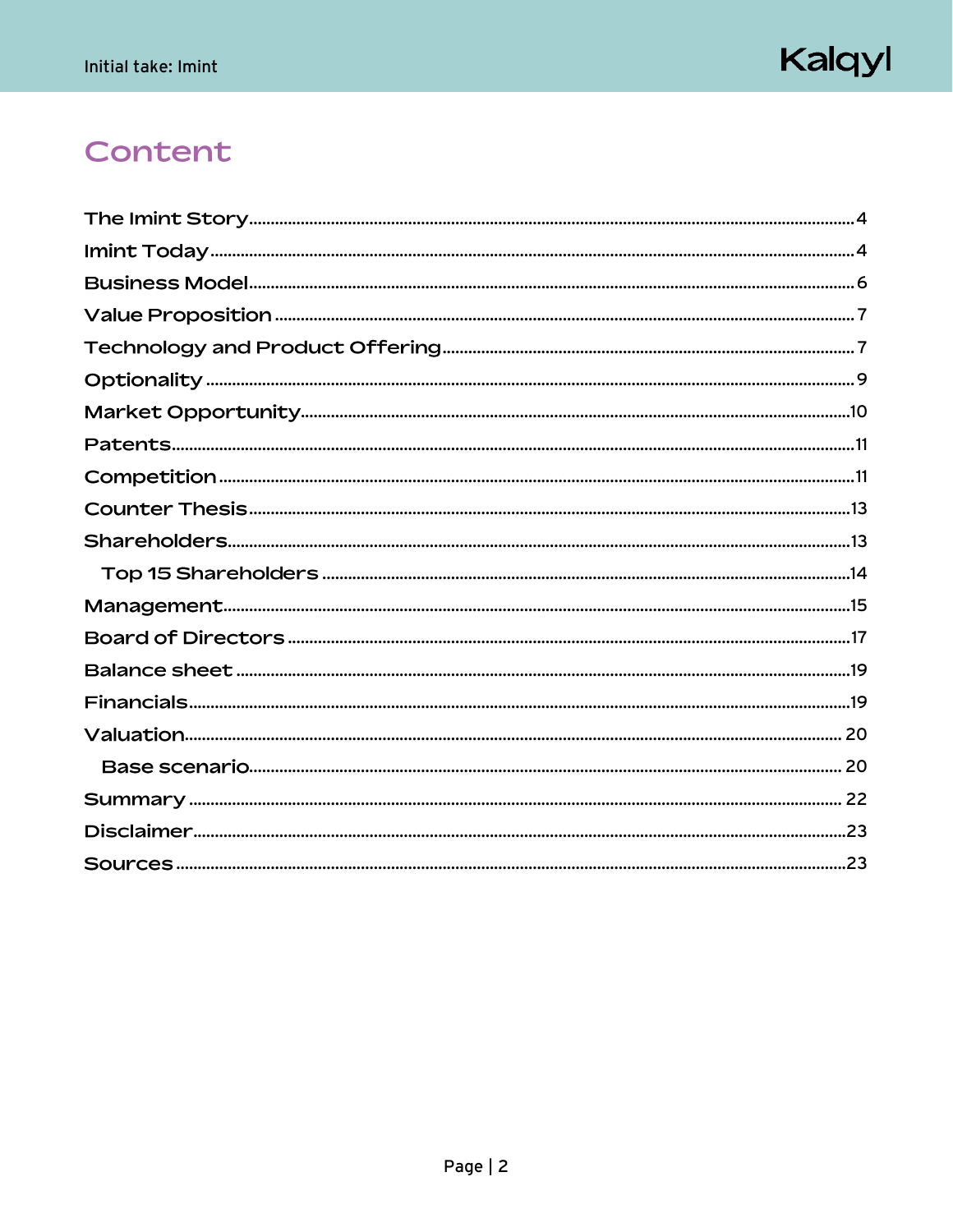

### Scalability

Imint already possess a great position in the market and has a product offering that will be able to be scaled into new verticals and markets with low marginal costs attached.

## **Key Insights**



#### Management

Our perception is that Imint's management are great capital allocators and very rational. Historically, they have shown good performances as they have managed to become market leaders within the niche in just a few years while maintaining good cost control.



#### Valuation

Imint is traded at P/E 14.5x and EV/EBIT 14.5x today, which we believe is far too low given the future prospects and the company's compelling history. Moreover, the balance sheet is stronger than ever, which will allow Imint to enter new markets and initiate an M&A agenda.

With a good opening in 2022, we continue forward with confidence, and now with greater capacity to seize the opportunities of tomorrow on the market than ever before.

- CEO Andreas Lifvendahl

#### **Investment case**

- Scalable product offering with low marginal costs attached
- Strong management with history of great execution
- Market leader
- Valuation support
- Market capitalization that should arouse interest from institutional ownership
- Strong underlying structural trends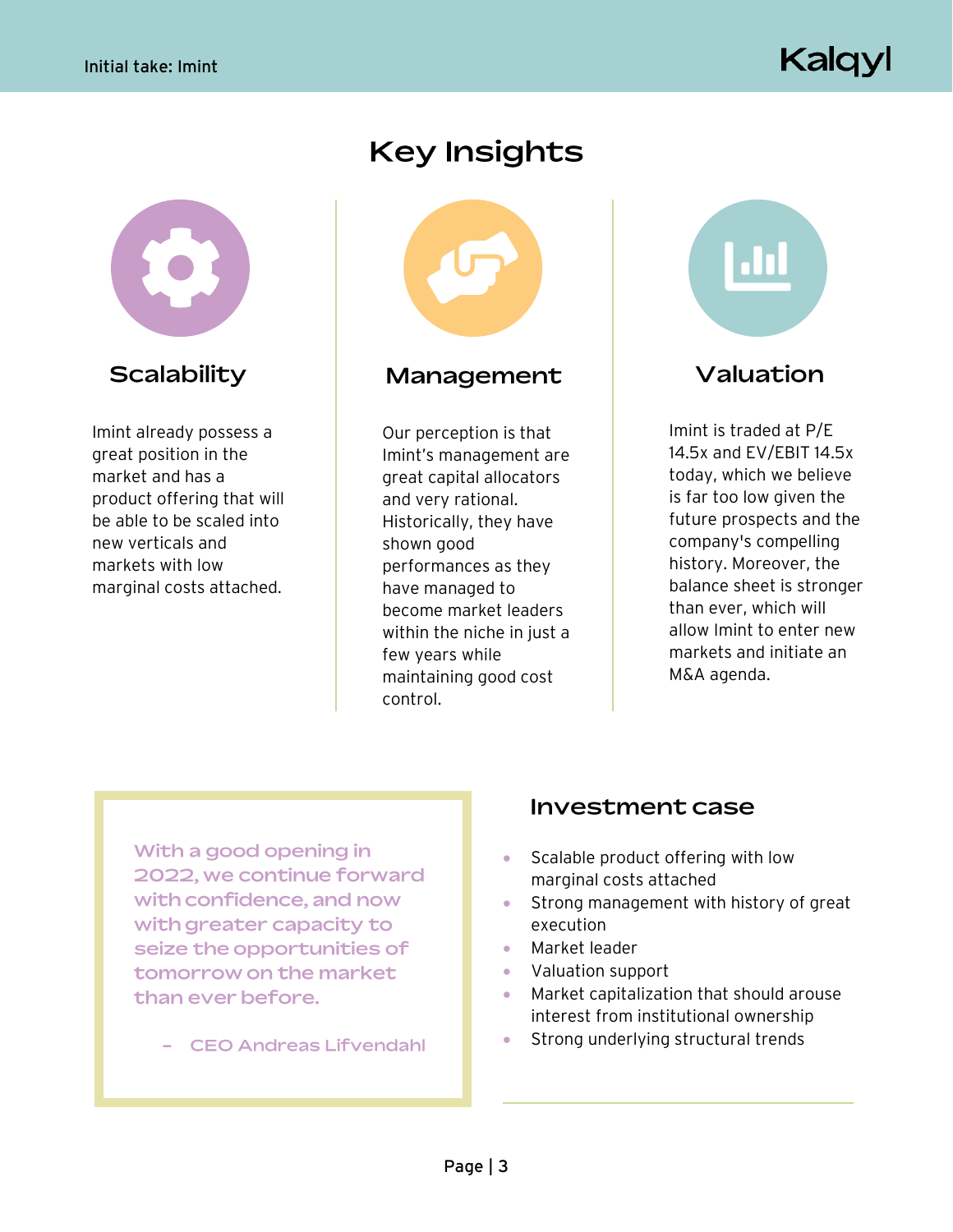Kalqyl

## <span id="page-3-0"></span>The Imint Story

Imint was founded in 2007 and has its origins as a spin-off from research at Uppsala University. The first years were devoted to serving the defense market, where the main goal was to create solutions for air reconnaissance. Imint's progress did not go unnoticed. In 2013, the company was contacted by several leading smartphone manufacturers who had noticed the potential of Imint's video stabilization technology, which greatly improves video performance in real time. Shortly afterwards, the first version of Imint's video stabilization software for Android, Vidhance, was launched.

In 2015, Imint was listed on the stock exchange and today the company is a globally well-known brand that is the market leader within video stabilization technology for smartphones. Imint now has several customers among the world's ten largest smartphone manufacturers.

Hard work, a high pace of innovation and technical competence have contributed to Imint now being a world leader in algorithms and software for video stabilization. This has led to a major milestone approaching. Soon, Imint's software platform Vidhance has been installed on one billion smartphones in total.

## <span id="page-3-1"></span>**Imint Today**

Imint recently published its Q1'22 report. The report concluded that Imint performed yet another record-breaking result. During the first quarter of 2022, Imint reached sales of 17.8 MSEK, an increase by 22% from the first quarter of 2021. Despite the fast topline-growth, Imint maintained the strong EBIT-margin of ~24%.

According to plan and previous communication, Imint also increased its costs, as they have now started to recruit cutting-edge expertise to the head quarter in Uppsala, Sweden. For instance, on January 12, 2022, Imint announced a strengthening of the management team and the company's product management function by appointing Nils Hulth as the new Chief Product Officer. The reinforcement Imint are now doing is especially attributable to the engineering and development side, both in product development and product integration.

The number of employees as of March 31, 2022, was 37 (30). During the quarter, 3 (4) consultants was also hired. Thus, the company employed 40 (34) people in total, including both employees and consultants. Most of these employees have the head quarter in Uppsala as base.

The costs of the quarter amounted to 16.5 MSEK (14 MSEK). The increased costs were mainly attributable to the increased personnel costs of 8.3 MSEK (6 MSEK). The continued strong profitability has also contributed to Imint's strong cash position of 63.6 MSEK, at the end of the first quarter. In fact, Imint has never had this much cash on hand before. At the same time, CEO Andreas Lifvendahl has communicated that the company will increase its M&A activity to deploy some of this capital.

We believe that Imint will strive for complementary acquisitions both in terms of gaining new customers and technology. Our view is that these types of M&A generally have a lower risk profile. In such cases, the acquirer can gain a new qualitative customer base, while maintaining approximately the same overhead costs.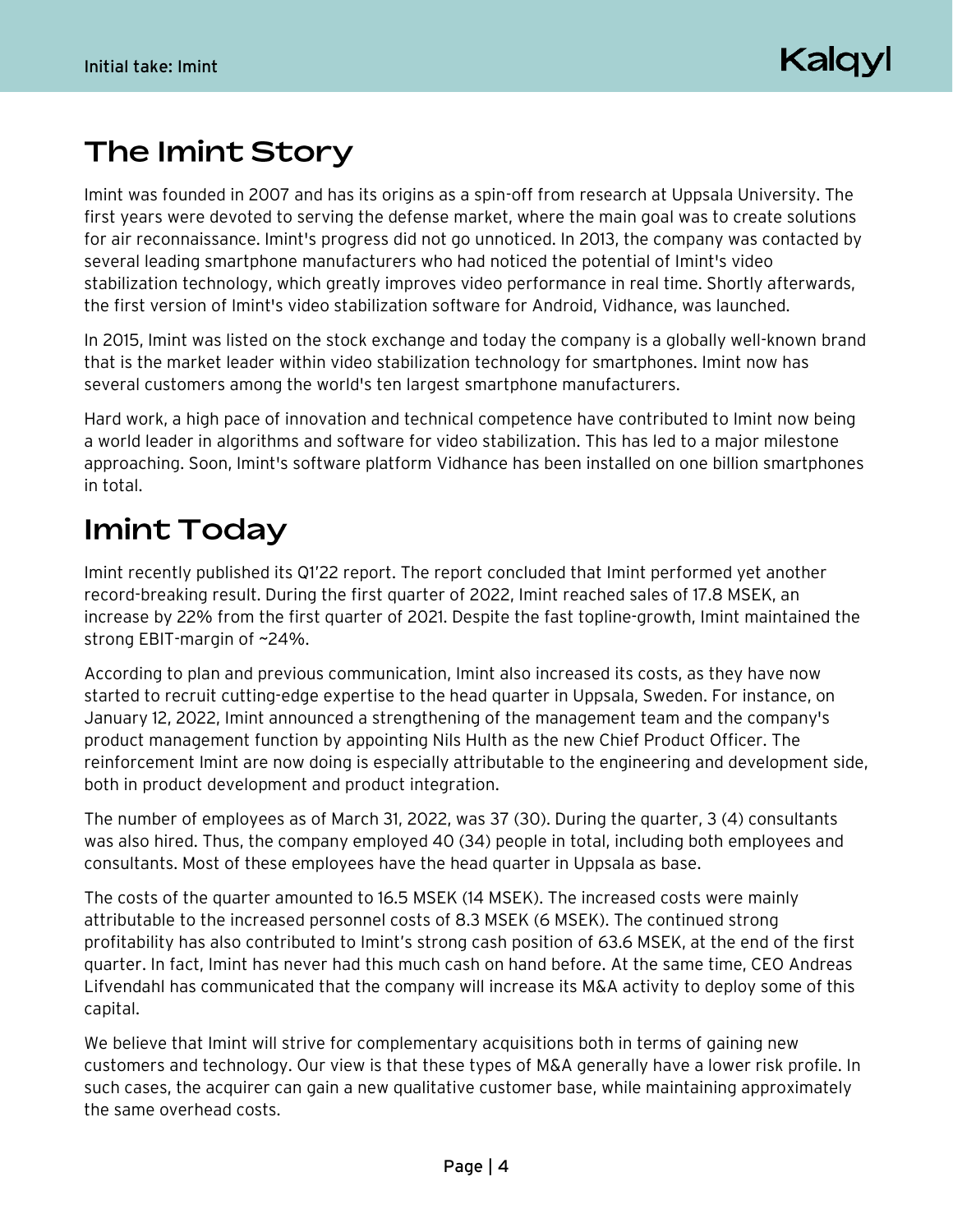Increased M&A activity also raises an issue regarding management. They have been successful in running the core business. But from this point in time, the management will also be capital allocators in addition to running the core business. Thus, in addition to being an opportunity, this can also be considered a risk as Imint has no previous experience of M&A.

Given that the M&A activity will increase, we also see a greater need to bring in institutional investors. It will be strategically important for Imint to attract the right owner(s) if they were to make a larger share issuance in relation to an acquisition. This would also be a great opportunity for Imint to send good signals to existing owners and the stock market as whole.

We believe the increased M&A activity can be interpreted in two ways. 1) Either Imint has realized that it is tough to penetrate the smartphone market further, given that Samsung and Apple have such a large share of the market, and that this in turn means that Imint needs to enter new markets to keep growing. 2) Imint are so confident in their position as market leaders within video stabilization software that they dare to deploy capital on verticals other than the core business.

Given that smartphones have short product life cycles, Imint is constantly dependent on being on its toes through innovation and investments in R&D. Therefore, we believe that if the competitive landscape were to become tougher, the margin could be compressed due to an increased need for cutting-edge expertise and investments in R&D. However, we believe Imint's management are good capital allocators giving the cost control they have been able to maintain while also growing rapidly. Also, Imint can expand into new verticals with the same platform and technology as they already use for the Vidhance platform, which will strengthen the unit economics when entering new verticals and markets. We therefore view this shift as positive.

For the most important market, smartphones, the first quarter of 2022 were somewhat volatile. The pandemic restrictions in China affects global logistics chains. Further, smaller players may lose production pace due to chip and component shortages. The war in Ukraine has further contributed to a more unstable situation, even if Imint has no direct risk exposure linked to the war.

The component shortage has affected smartphones sales for a while now, but Imint has maintained a great financial performance through this storm. We believe this is attributable to two main reasons. Imint has a strategy of working very close to their most important customers, which should entail both pricing power and stickiness. Also, the restrictions in China have arguably affected their closest competitors more. However, we do believe the pricing power could be tough to maintain in the long run, which we will come back to later in the analysis.

At the end of last year, Imint launched their fourth-generation video stabilization (G4), and at the beginning of 2022, the company launched the product *Photo Zoom Stabilization*, which enables more precision photography at high levels of zoom. These new products, as well as the new hirings, shows that Imint intend to retain their position as market leader.

In addition, Imint announced a collaboration with Chinese SIM Technology. SIM Technology is an established design and production house and has taken a leading position as ODM for industrial AR products. This collaboration is aligned with Imint's communication regarding entering new verticals and markets. The collaboration means that Vidhance is introduced to the customers who turn to SIM Technology for assistance.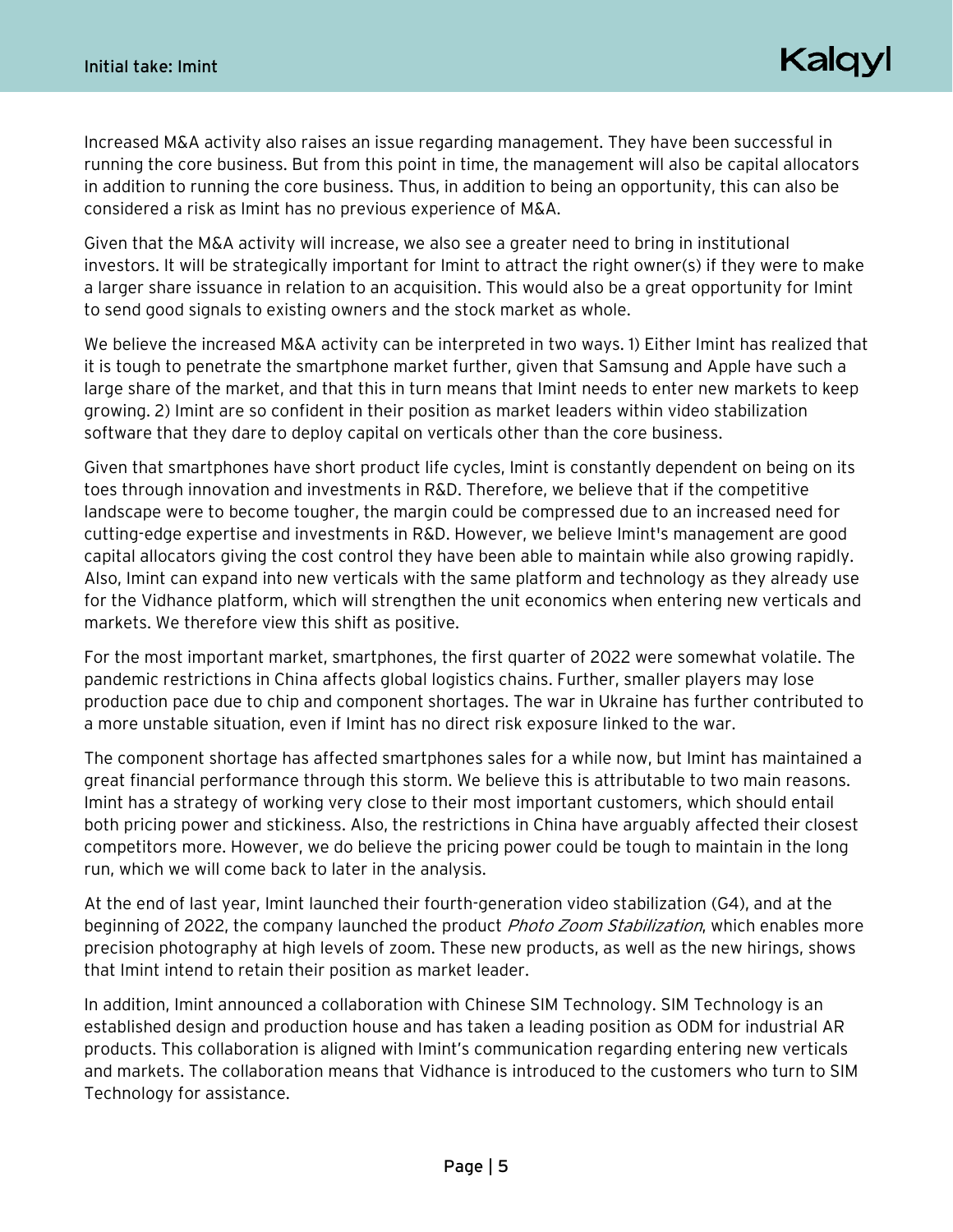## <span id="page-5-0"></span>**Business Model**

Imint could be considered a first mover in video stabilization software. The primary customer segment is smartphone manufacturers, which means that Imint has a huge market to penetrate as hundreds of millions of units are sold every year.

In parallel with the emergence of social media, video quality has become an increasingly important part of the smartphone, as a very large part of the population creates and shares content regularly on a private level. The smartphone market itself is growing slowly as penetration is already very high. Today, more than 50% of the world's population has a smartphone. However, Imint's market share is growing steadily.

We estimate that 15 - 20% of new sold smartphones are equipped with Vidhance today. This means that approximately 225 – 300 million smartphones are delivered with Imint's Vidhance software per year. This is also numbers that is constantly growing. If we subtract Apple and Samsung from new sold smartphones, as the two giants are not reachable for Imint or any other provider of video stabilization technology today since they currently use their own software for this purpose, we estimate Imint's market share to ~40% within the smartphone segment.

However, we do not see it as an impossibility that Apple and Samsung could eventually become customers to Imint. Samsung appears to be more reasonable given that Samsung's smartphones have Android as operating system, which Vidhance is most compatible with. Apple on the other hand generally acquires smaller players that assist with components for their smartphones. Therefore, we see it as more likely that Samsung will become a customer to Imint, and that Apple instead could consider Imint as an acquisition candidate. In fact, Imint announced in 2020 that they have an ongoing conversation with Samsung. But so far, we do not know more than that. Also, before Imint's public offering in 2015, Apple was reportedly interested in buying the company.

Imint has many of the largest smartphone manufacturers globally as customers. The customer list includes Xiaomi, Motorola, OPPO and Vivo et cetera. Imint also works closely with chipset manufacturers such as Qualcomm and MediaTek, both of which are important partners in optimizing the software.

In addition to continuing to increase its market share among smartphones, Imint has several ways to increase its sales. Other possible revenue streams for Imint include smart glasses, especially in industrial use, where Imint has already taken a leading position. We also consider other cameras that depend on the highest possible image quality, such as the security industry, as an interesting future market.

Imint has gradually started to invest more outside the smartphone segment in areas such as wearables (AR glasses, body-worn cameras, etc.). During Q3'21, for example, an agreement was signed with Rokid, a developer of augmented and mixed-reality glasses for industrial use.

Imint has carried out joint marketing efforts with both RealWear and Rokid after the launch of their AR glasses, and Imint is a clear first-mover in this emerging segment. Although the AR market is significantly smaller, it offers a new vertical with a different business structure in the form of higher price levels and longer product life cycles.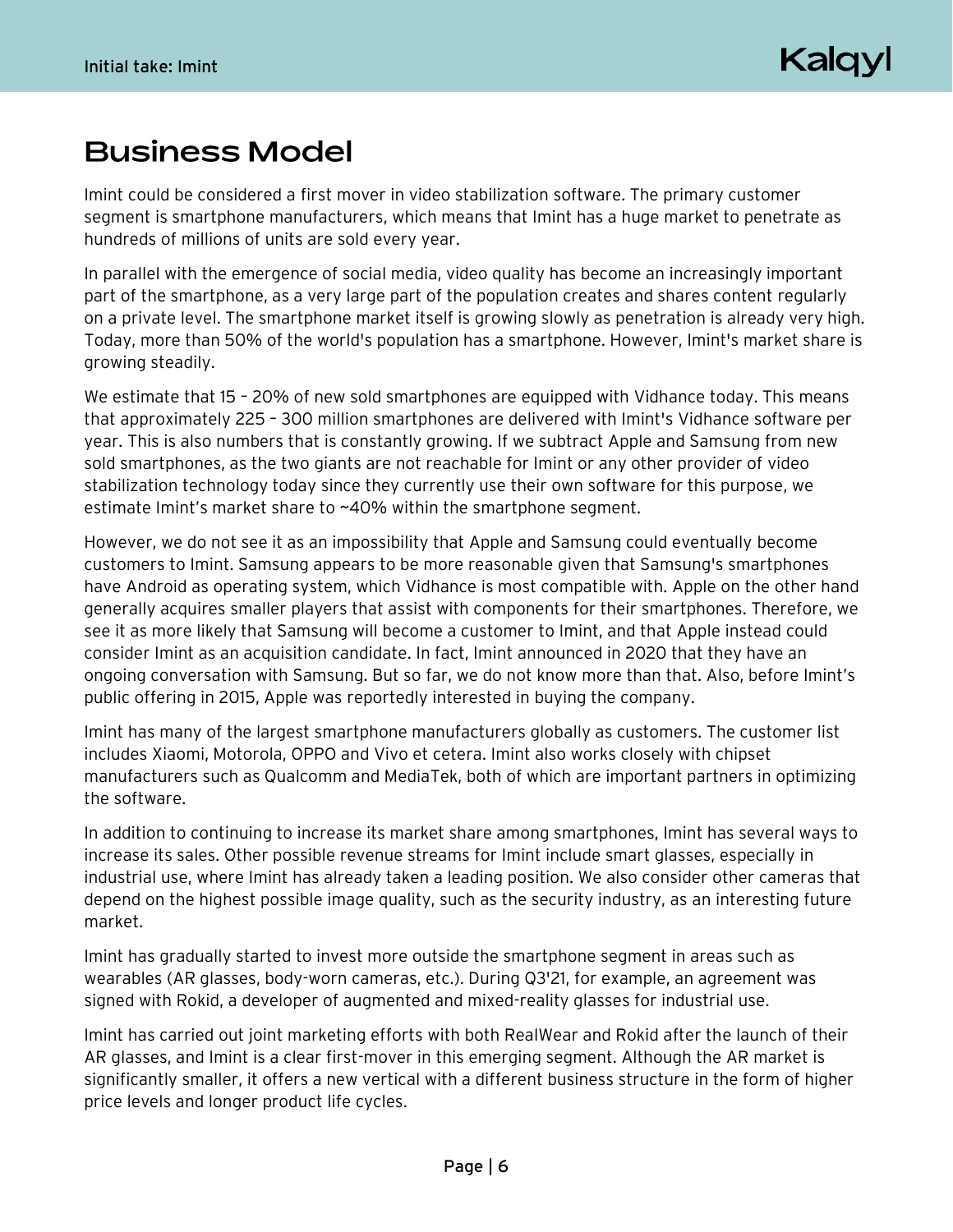Companies in general often have several business models and to complicate things further, the revenue models for the different business models often involve other types of compensation than monetary compensation. In the software industry there have been a lot of business model innovation resulting in software companies monetizing their IP in new ways. Examples of business models in the software industry include Software as a Product (SaaP), Software as a Service (SaaS) and the business model of earning licensing fees from partners.

Currently, Imint sells Vidhance IP licenses as well as optimization, customization, and support. Therefore, Imint's revenue is predominantly collected through software licenses via smartphone manufacturers. Each individual procurement is negotiated in terms of how Imint collects its royalties. Sometimes, these agreements can result in revenue per unit and sometimes per product. A challenge for Imint, as well as for any company, is to prioritize how it collects is revenue. Usually, software companies have great flexibility in terms of how the revenue streams are structured.

We believe Imint has a great opportunity to switch some of their revenue towards a SaaS-model, which CEO Andreas Lifvendahl also have communicated recently. Given that smartphones have short product life cycles, Imint is constantly dependent on being on its toes through innovation and investments in R&D. Therefore, we think a revenue model more dependent on annual recurring revenue (ARR), would create more certainty. This is also something that the stock market usually values more than collecting revenue through licensing fees. This shift can therefore be strategic in terms of raising the valuation, especially if future acquisitions will be made in part with newly issued shares.

## <span id="page-6-0"></span>**Value Proposition**

Compared with still photography, video is much trickier to control and do well. The main difference is that video is live and running, meaning that the camera is stacking unknown moments after each other. Not many have the time or skill to post-process their videos, which is often necessary to optimize the video quality. In general, people use their mobile camera, and after recording something, they want to share it directly, smoothly, and easily with their friends and family. However, Vidhance also allows for the end-user to improve images and video clips after capture through diverse editing functions. In short, Imint's solutions contribute to better video quality in general.

Other than the aforementioned value proposition, video stabilization software also entails value through increased battery life for the underlying hardware, decreased motion blur and horizon corrections. Imint's vision relates directly to this, since it is to revolutionize the way video is captured, enhanced, shared and consumed.

## <span id="page-6-1"></span>**Technology and Product Offering**

Vidhance is a video enhancement software platform that increases the video quality of any type of camera or recording device. Based on cutting edge video enhancement algorithms, the Vidhance platform contributes to a superior end-user experience as it maximizes the full potential of the underlying hardware.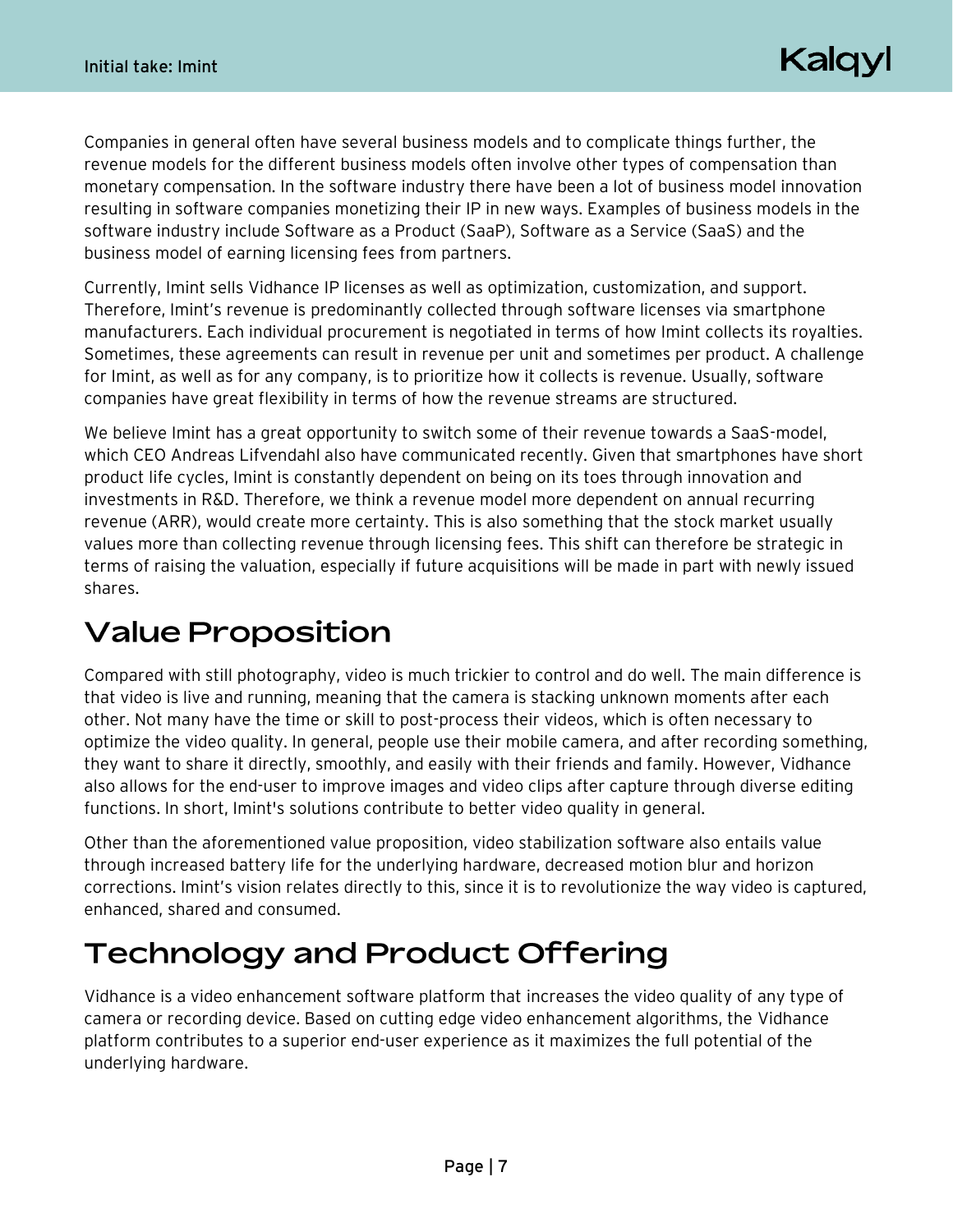A major advantage of Imint's continued growth in new verticals and markets is that Vidhance can be applied to all types of hardware. Vidhance only depends on a certain computing power. Apart from that, the platform is compatible with all hardware.

Vidhance is modularly built, and basically works on any computer platform. However, it is adapted and optimized to run efficiently on the standard chipsets used in smartphones and wearables (often from Qualcomm and MediaTek). These can be viewed as general computer systems, with one or more CPUs (often called Application Processors or APs in the smartphone world), and one or more special processors. The role of chipsets is usually to handle graphics (GPU) or image streams from a camera (ISP, Image Signal Processor). What this means is that Imint do not need to make any adjustments for the underlying hardware for Vidhance to be applied, but the software needs to be adapted to maximize the utilization of the processors on a chipset, which in turn increases the efficiency.

Independent reviews justify the power of Vidhance. For instance, Vidhance currently holds the highest DXOMARK testing score, which is often referred to as the go-to global market reference for judging image quality.

Imint's newest video stabilization solution (G4) continues the company's track record of pushing the boundaries of video experience. G4, which was launched in the end of 2021, offers a completely redesigned stabilization engine that has been tested by leading smartphone manufacturers and is proven to deliver outstanding video in all use cases.

G4 significantly improves smoothness and has a built-in AI which creates the best possible output video. Moreover, the smarter use of lookahead translates into less memory required. The difference from Imint's latest version (G3), is very significant.



In the beginning of 2022, Imint also launched Photo Zoom Stabilization, which is a product that increases the stability for cameras using high levels of zoom. Anyone who has ever tried zooming more than just a little can witness the issues with keeping the phone stable enough to keep the object within the frame. This tricky task is getting even more complex if the object is moving. Sometimes, there is also a mismatch between what is seen on the screen and what is captured in the photo.

Other than the aforementioned products, Imint's Vidhance platform improves video and photo quality in several different ways. This is done by a complex process of extracting and calculating metadata. Imint both creates and uses advanced analytics and adaptive algorithms on the extracted data, both the visual information that the camera collects and other types of data.

Vidhance could be compared to camera apps that allow for better photos to be taken also by those with less know-how regarding the technical concepts behind photography. Thus, Imint aims to make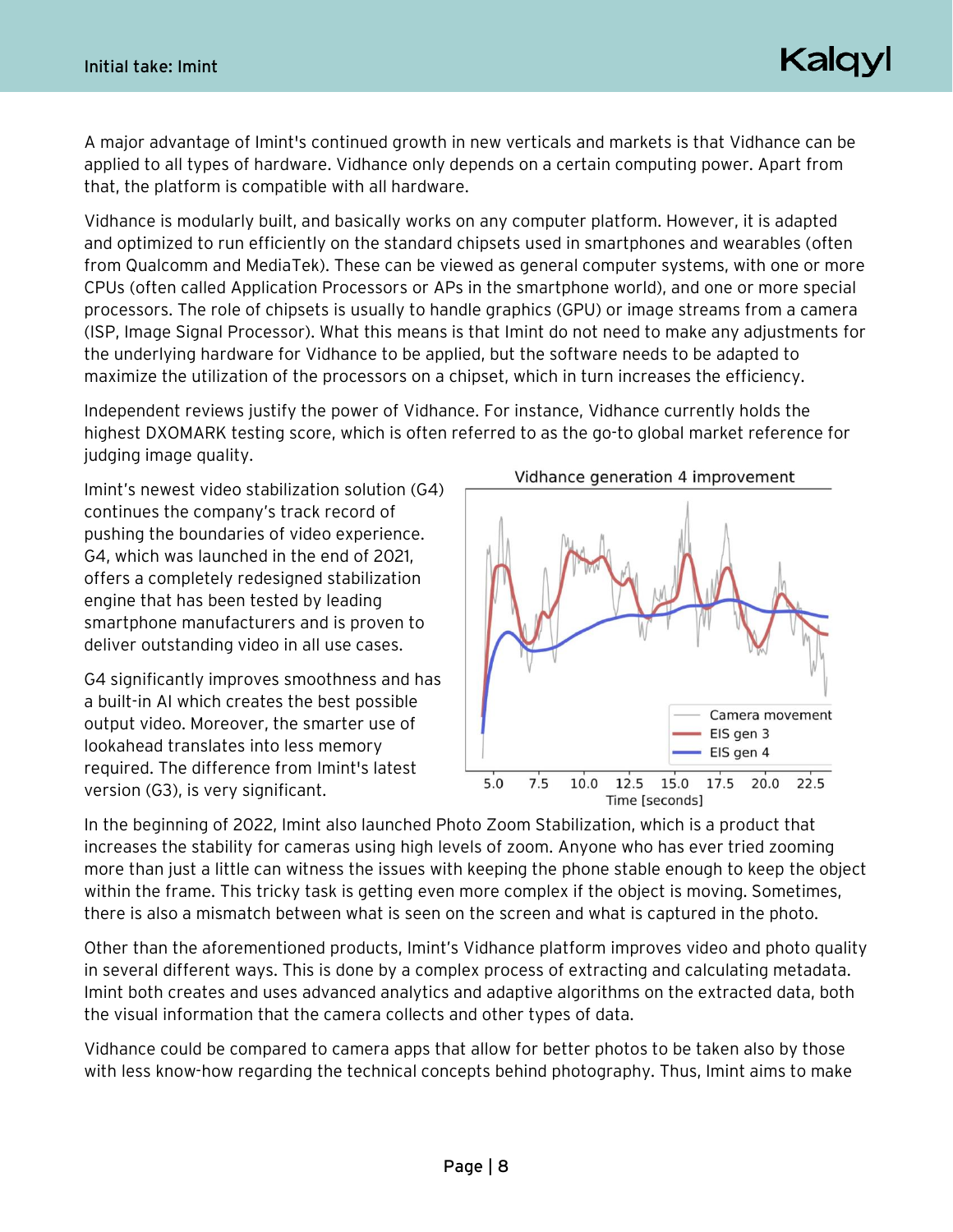its solutions intelligent and intuitive, by allowing the end-user to produce professional-looking video and photos in an automated and efficient way with as low friction as possible.

Given that Android units make up a large part of Imint's customer base, Vidhance is focused on making the software work well in an Android environment. The Vidhance code was not developed specifically for Android though, and thus works well with different platforms, which will contribute to the unit economics entering new verticals and markets.

## <span id="page-8-0"></span>Optionality

We believe Imint has several ways to keep growing, both in existing verticals and new ones. For example, software sales to end consumers in the form of apps (B2C), could be a huge opportunity for Imint. However, we view the current B2B sales model as more scalable than a B2C one. Also, the current B2B sales model does not require much marketing spending for Imint, which we believe is key for their current strong EBIT-margin of ~24%.

The strong market position in combination with the B2B distributions model is also a reason for why Imint can have such a narrow sales force. In fact, Imint only has four sales personnel today. These four sales personnel cover one market each, being Taiwan, Japan, China, and South Korea. The smartphone market is very grateful in terms of the fact that there are very few companies with extremely large market shares. Which is another reason for why Imint does not need too much capital deployment towards sales. The fact that Imint already has some of the largest smartphone manufacturers in the world as customers probably also makes the sales process easier.

Thus, we would only consider a B2C distribution model as positive if it could be combined with their current B2B model. However, we believe that Imint can be successful in both B2B and B2C, by being selective with which products are offered via the various distribution models.

Further, we also believe that Vidhance has a perfect market position for penetrating smart glasses, especially where the use of such is critical and where video quality is extremely important. Imint seems to accelerate its ambitions towards this segment given the recently announced collaboration with Chinese SIM technology, and through the fairly new collaborations with China based RealWear and U.S based Rokid.

There are two categories within smart glasses. There is the equivalent of a smartphone that is more of a consumer product, and there are glasses for industrial use, which is where both RealWear and Rokid operate. The pandemic was the starting point for smart glasses for industrial use.

The value proposition within the segment in obvious. If a machine stops working, for example in healthcare, a product expert can now sit in Berlin and assist someone who fix the product in Stockholm, with the help of high-quality smart glasses. By using smart glasses, the product expert or service technician can sit at his computer and see the same thing as the filmmaker sees, and thus help with his expertise from a distance.

The largest manufacturer of such types of glasses is Microsoft with their Hololens glasses. However, Microsoft has announced that they will become a purer software and cloud company, which leads us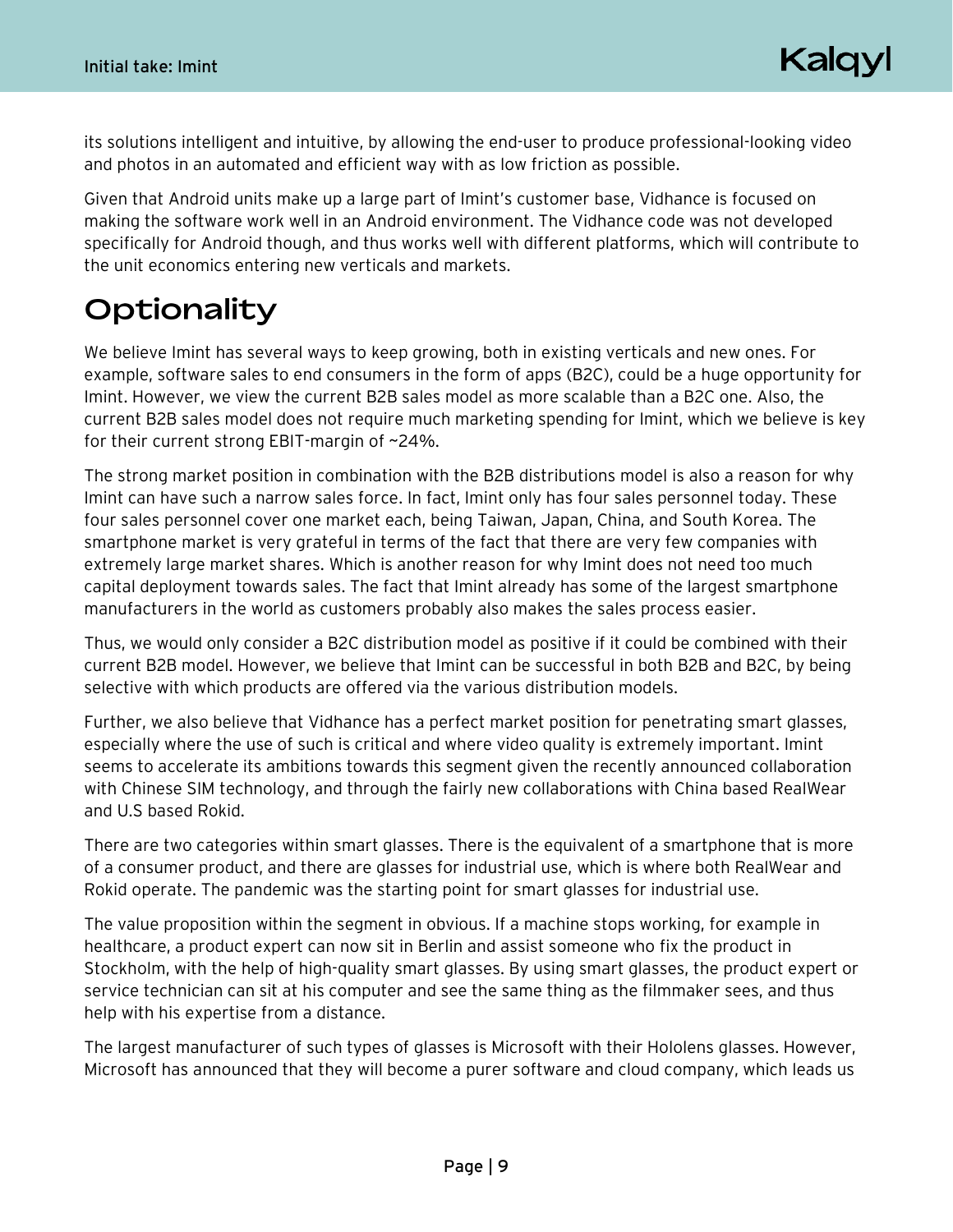to believe that Microsoft will not continue to invest in Hololens. Besides this, the market for smart glasses right now mainly consists of smaller startups in China, Europe, and the U.S.

We view this new segment and new types of customers as positive in several ways. First, Imint shows that the Vidhance platform is applicable in other segments than just smartphones. Second, more diverse revenue streams will decrease the risk of being dependent on "only" one segment. Third, the word-of-mouth effect gained through having customers in high-end segments like industrial use of smart glasses within AR/VR will surely increase the overall brand awareness for Imint and Vidhance, leading to more interest in the company and more leverage in their sales pitch in other segments. Lastly, this also shows that Imint is comfortable in maintaining their already strong position in the core business segment, being the smartphone market.

Given that collection of data is already deeply integrated in Imint's business model, we believe they could have an opportunity in storing this data in the cloud to be able to sell the data, which would create a revenue stream similar to an advertising business. This data could for instance be valuable to companies like Google and Facebook. It is clear to us that Imint creates a lot of value for services that depend on high image or video quality such as Google, Facebook, and Airbnb. However, we are not sure how this could be monetized yet. Speaking of Facebook and Google, Imint has previously communicated that they have an ongoing dialogue regarding a collaboration with a major customer within social media. Our best guess is that this dialogue takes place with Facebook, more specifically related to Facebook's smart glasses Oculus. A collaboration with Oculus would be huge for Imint, as it would really put Imint on the global map as well as it would entail lots of proof of concept and brand recognition. Although Imint is the market leader today for video stabilization software within smartphones, the company is very little judging by the market capitalization.

A major advantage of Imint's continued growth in new verticals and markets is that Vidhance can be applied to all types of hardware. Vidhance only depends on a certain computing power. Apart from that, the platform is compatible with all hardware. As aforementioned, this leads us to believe that the platform will be able to be scaled with relatively low operational costs.

Video data can also, for example, be valuable for security companies who often have a need to be able to look at original data, to be able to draw conclusions about what has happened. The technology step for delivering this is very small for Imint, as well as we believe the need for their technology is obvious within that particular market.

Smart glasses, cloud storage and sales of data to security companies should not be viewed as more than options today. However, we see it as positive that there are several verticals to grow within, and that the management already has their minds on this.

As aforementioned, we believe Imint's M&A activity will increase given their need of deploying the growing cash pile and the company's communication regarding M&A, which can also be considered as a form of optionality.

## <span id="page-9-0"></span>**Market Opportunity**

The market for video enhancement solutions is growing rapidly, especially within smartphones. As smartphones become more powerful, they have come to increasingly replace video cameras.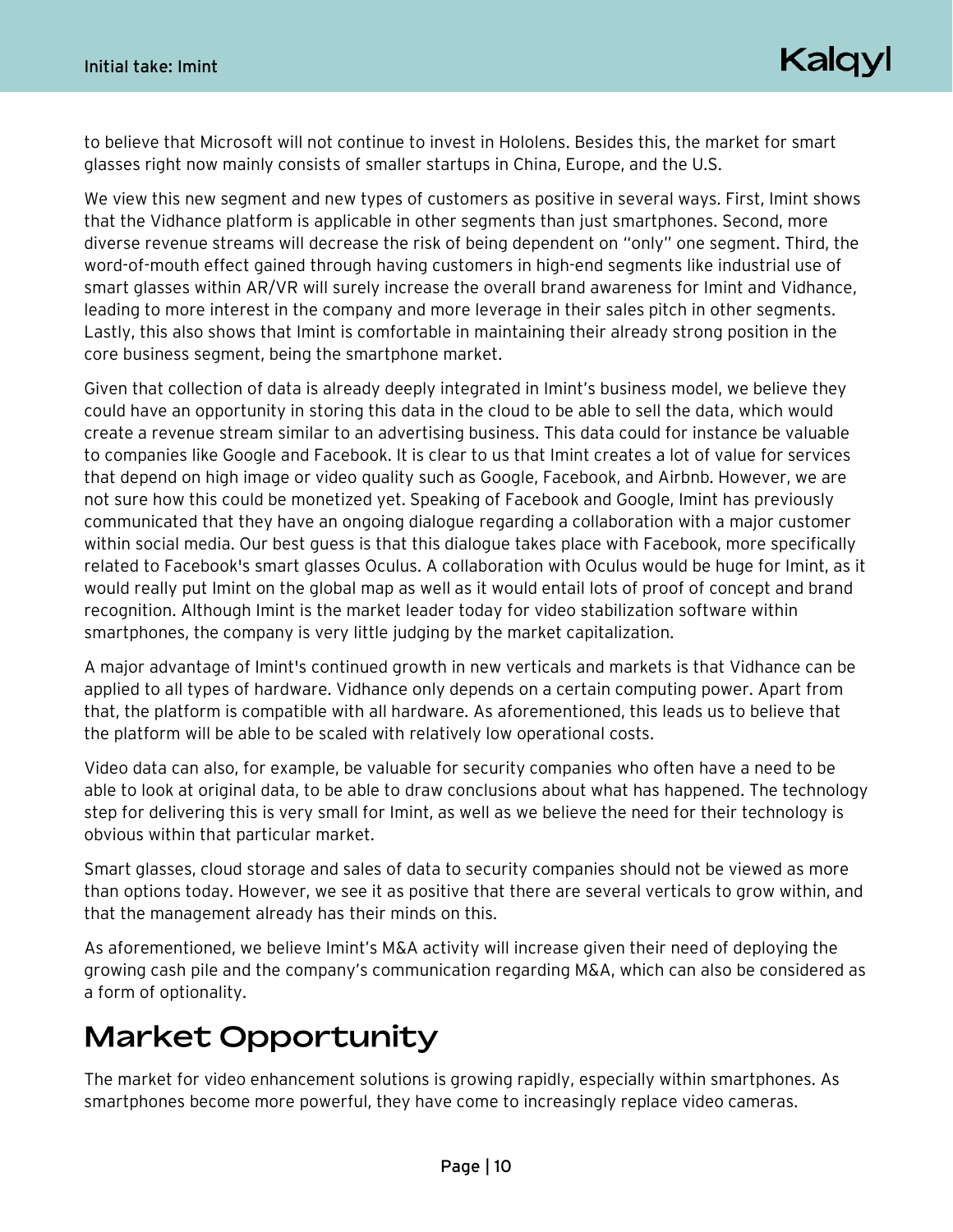Combined with increased use of social media, increased storage capacity and network bandwidth, the amount of user created video content is growing rapidly, as it has done for many years now. The number of users that consume video content on their mobile devices is also growing rapidly due to the aforementioned reasons. We will predominantly focus on the market for smartphones, since it is by far the largest market for Imint today.

The global smartphone market is expected to grow by 4% each year during the forecast period 2022 – 2027, according to Mordor Intelligence (2021). Factors such as increasing disposable income, development of telecom infrastructure and the emergence of budget-centric smartphones are all variables contributing to the growth. This growth is primarily attributable to the Asian market, which is where Imint collects ~80% of its revenue today.

The smartphone industry has been steadily developing and growing, both in terms of market size and models. Business Wire (2021) estimates that about 50% of the world's population own a smartphone today. According to Ericsson, the number of smartphone subscriptions worldwide have surpassed six billion and is expected to grow by several hundred million in the years to come.

The Covid-19 pandemic has severely disrupted the balance between supply and demand in the smartphones market since China is the global manufacturing center for most of these devices and components. This has led to delayed shipments and weakened development of next-generation products.

Something that benefits Imint is that one of their largest customers, Xiaomi, has grown rapidly in recent years. Among other accomplishments, they have overtaken Samsung as the largest seller of smartphones in India.

According to several sources (e.g., GSM Association 2021; ELLIOTT, 2020), the smartphone penetration in Asia is about 40%. This, combined with the fact that Imint already has some of the largest smartphone manufacturers as customers, companies which also continues to gain market share, leads us to the conclusion that Imint has a lot of growth left in Asia and within smartphones.

### <span id="page-10-0"></span>**Patents**

Imint have a few patents, but the activity for new patent applications have been low in recent years. The decreased activity regarding new patent application is reasonable given that the product cycles in the industry are much shorter than patent processes. What Imint are filing for now may be approved in 4 – 5 years. And then, of course, there is a risk that the technology will have advanced when the patent is approved, and thus that the patent will not be worth very much when it is approved. Also, a good number of basic patents should enable Imint to offer good IP guarantees for their customers, which they already have today.

## <span id="page-10-1"></span>Competition

There are some companies similar to Imint. That is, independent companies that deliver solutions for video stabilization. The Japanese company called Morpho have a similar solution to Vidhance called MovieSolid. Since 2015, Imint managed to win over almost all of Morpho's customers within video stabilization software.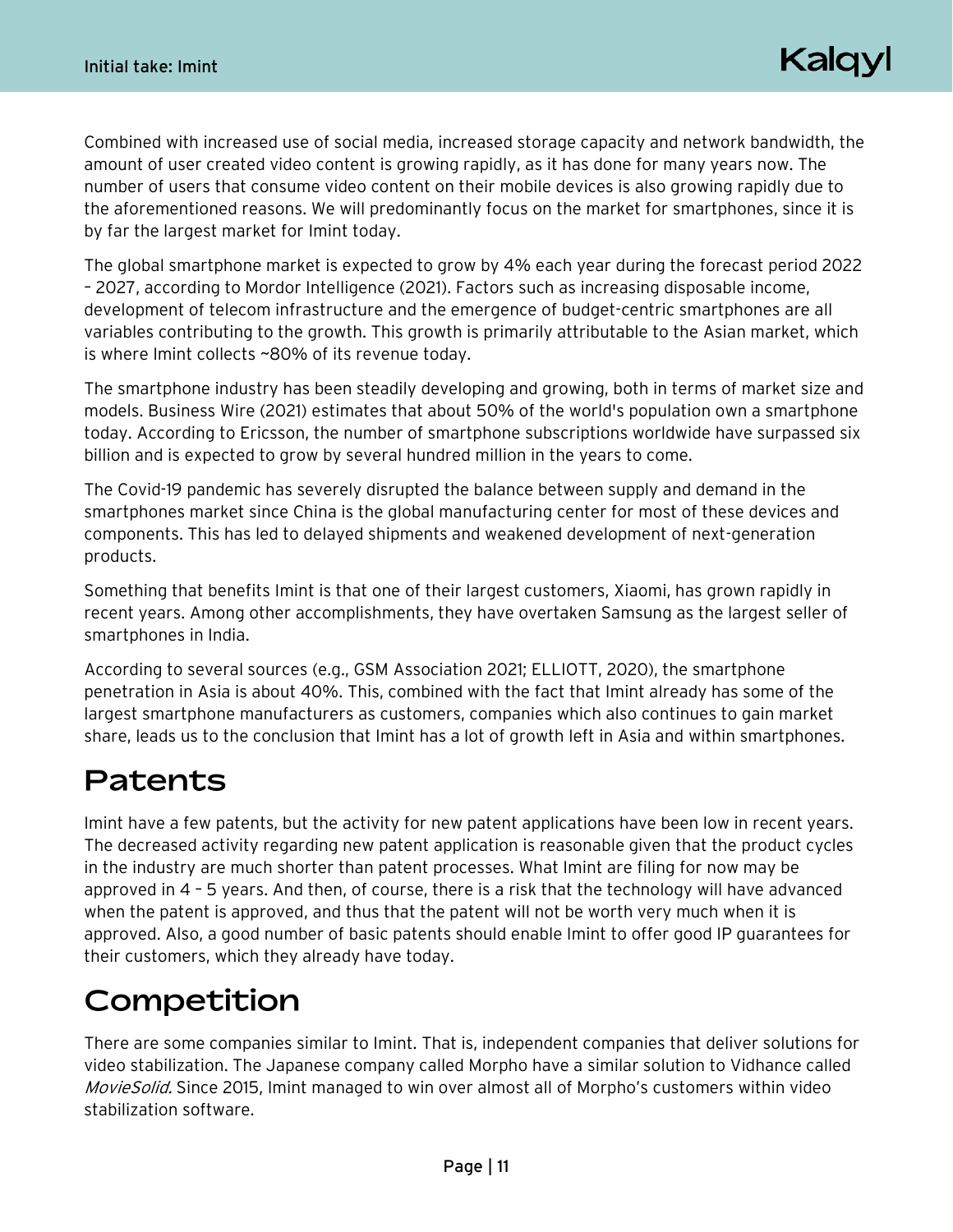The arguably toughest competitor for Imint is a Chinese company called ArcSoft. ArcSoft's edge above Imint is their broad product offering. Imint is more niched towards video stabilization, while ArcSoft delivers a combination of both products and services. Moreover, ArcSoft are 10x the size of Imint and they are Chinese, which we believe benefits ArcSoft in some areas. Other competitors worth mentioning are Ams AG, Analog Devices, ArcherMind, Dolby Laboratories and Elliptic Laboratories.

As Vidhance is included in the manufacturing stage for smartphone manufacturers, it creates a certain lock-in effect in the form of a switching cost. Manufacturers get used to include Vidhance in their daily work, and if a manufacturer changed supplier for this purpose, it would not only pose a risk in terms of possibly worse software and thus a worse end-customer experience. It would also mean that the people in charge of the software implementation in the production line would in part be needed to gain new knowledge and change habits – since they would need to reassure that the entire binary software package for all standard features works frictionless and is compatible with each other. However, we do not see the switching costs attributable to the implementation in the smartphone manufacturers production lines as particularly meaningful. Still, this is probably one reasons for why Imint has only lost two customers with considerable volumes in recent years.

Imint's customer base and increased market share indicates that Vidhance video stabilization software is competitive compared to other solutions. However, given the risk of commoditization, we believe it will be hard to charge customers higher license fees within the smartphone segment. In order to have pricing power, we believe that Imint must deliver more products on their existing platform.

However, Imint's historical financial performance tells us that they have been successful at charging more for each customer. We believe that they have been able to do this through new product launches/add-ons appointed to existing customers. While the smartphone market has taken a hit due to the pandemic, Imint has been able to grow both topline and margins. We believe this has happened due to two primarily reasons:

1) The arguably closest competitor, ArcSoft, usually maintains a close customer relationship with its customers when it comes to sales and support because they are based in China and have a much larger organization in relation to Imint (they can afford to deploy capital on this to a greater degree than Imint). This has historically been an advantage for ArcSoft. However, ArcSoft could not do this during COVID due to lockdowns, which gave an advantage to Imint. In addition to this, many have now discovered that support can be done remotely, which in addition to the reduced competition has lowered costs for Imint, which in turn have increased the margin.

2) Moreover, Imint has been successful in terms of selling more products to existing customers through new add-ons. We believe that this has also been a key factor linked to the rising margins.

In summary, we believe that Imint primarily will create shareholder value by growing topline and at best maintaining their already strong margin structure. Also, we see great opportunities for Imint to consolidate the market through acquisitions, expanding into new verticals and by launching new addons on the existing software platform, rather than having pricing power for their existing product portfolio.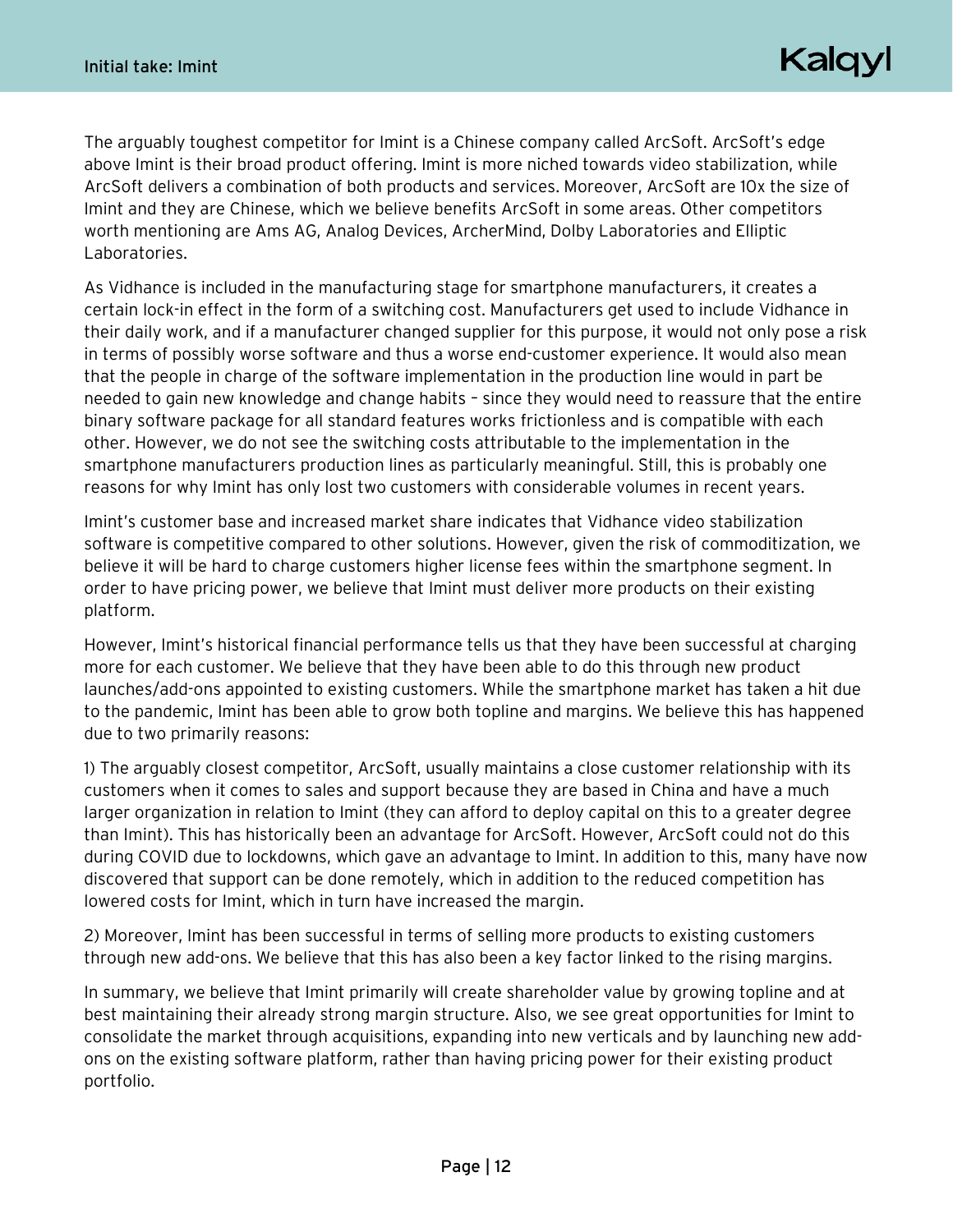## <span id="page-12-0"></span>**Counter Thesis**

All sorts of software and technical solutions have a risk in terms of decreasing marginal utility, and a risk regarding new disruptive technologies. For Imint specifically, we want to highlight the risk of increased camera quality in general – which would entail a decreased marginal utility for the value that Vidhance provides. However, our view today is that Vidhance has a long runway before it reaches some sort of expiration date. But if smartphone manufacturers were to see a decreased need for Imint's video stabilization software, it would most certainly lead to a margin compression due to decreased pricing power and churn.

As a software provider with negligible marginal costs, it could be difficult to retain high royalty compensation over time. Therefore, we believe there is a risk that Imint's average compensation could decrease over time if the company fails to include additional features. We believe that this is one of several reasons why Imint plans to increase their activity within M&A. And whether they succeed in M&A remains to be seen.

However, our thesis of that Vidhance should have a long runway can partly be explained by today's limitations to both photos and videos. For instance, it is almost impossible to take a photograph or record a video of high quality in high movement or at long distance today. And this is something that many would probably view as very valuable. But technically it is a long way to go until it is possible for most cameras to do this – which leads us to the conclusion that Vidhance will be able to create value for a long time to come.

Another risk is that China may close itself to foreign technological influence, as they have done in several different sectors before. Usually, China has only censored companies that have become very large and that have had access to a lot of data, which is not the case for Imint yet. However, Imint is highly exposed to Chinese smartphone manufacturers. Thus, a further relation-deterioration between China and Western countries should therefore be viewed as a potential threat against the business.

Lastly, we want to highlight that Imint's operations are exposed to currency risks. A large part of the company's operating costs is in SEK, while revenues are largely generated in USD or EUR. Changes in currency could therefore have a negative impact on Imint's earnings and financials.

## <span id="page-12-1"></span>**Shareholders**

The fact that Imint is a company born out of an academic research institution can partly answer why the insider ownership is quite low. Imint's largest shareholder was up until December 16, 2016, PÄAB, which is a network of around 40 business angels that invest in life science and technology companies at early stages. PÄAB has close ties to Uppsala Innovation Centre (UIC), an incubator connected to Uppsala University. When the lock-up period ended PÄAB decided to distribute close to 1.18 million shares to its shareholders. Before that, PÄAB owned ~18% of Imint. Therefore, the ownership structure of Imint is rather typical for a company sprung out of an academic research institution.

That said, we understand why the insider ownership is not that high. Furthermore, we also interpret it as positively that the institutional ownership is very low. Usually, this indicates that the company does not have a sufficiently large market capitalization or trading liquidity yet to be a potential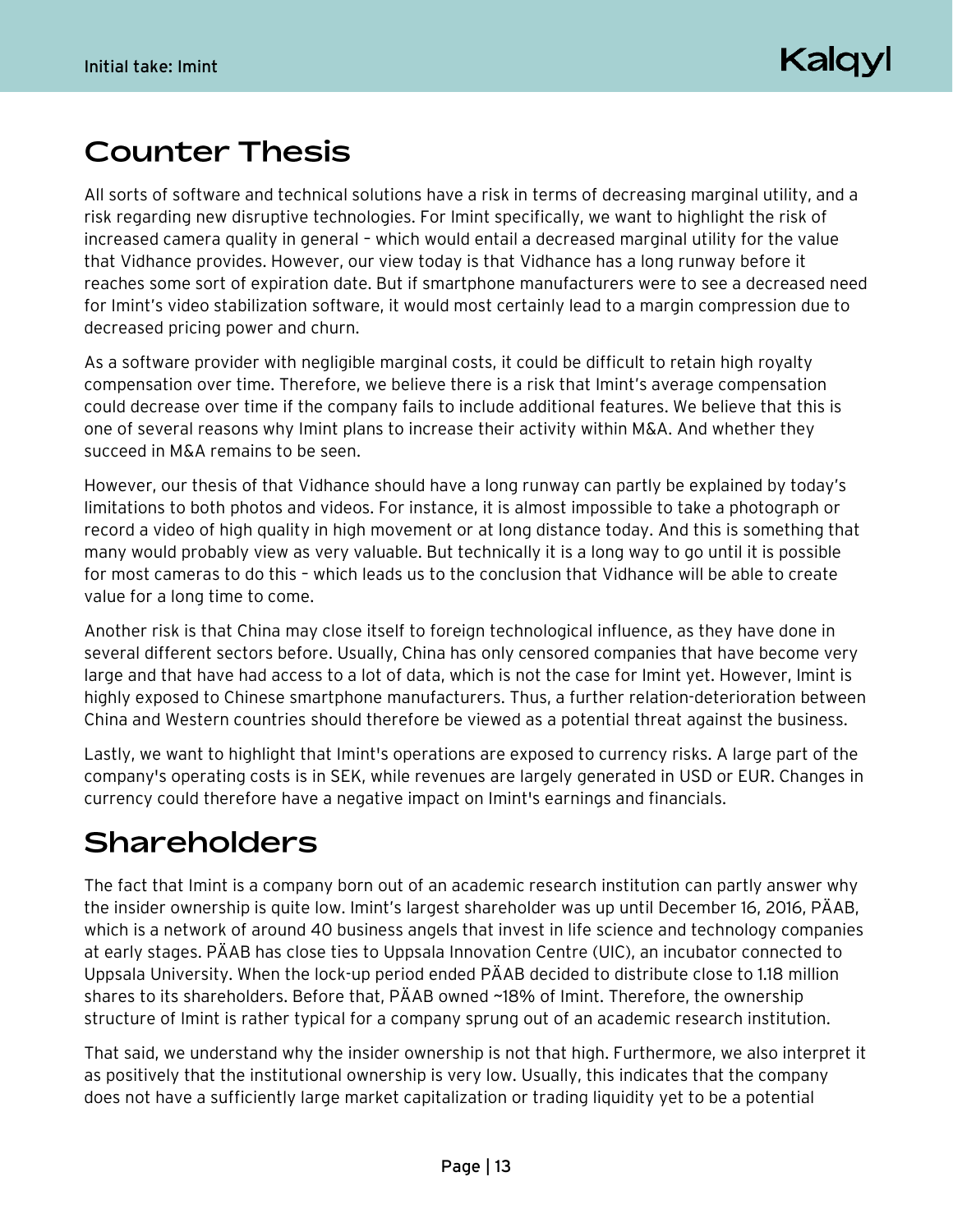Kalqyl

investment for larger institutional players. But when the company crosses that threshold (usually a market cap of ~500 MSEK), the share price usually advances due to trading flows based on economic theory, that there are then more buyers than sellers, which leads to increased share price via multiple expansion.

One could also argue that it would be better for Imint to have more institutional investor as shareholders, since such owners could also contribute with operational expertise. Institutional investors could also serve as an option for increased M&A activity, which Imint has also communicated will happen. However, we do not see a potential capital raising due to acquisitions as a problem. And given that the company already has strong profitability, we do not see as much value in having institutional interest today as for other small growth companies.

Noteworthy is also the trend for insider transactions. During the last year, insiders of Imint has net sold shares for an absolute sum of 4.7 MSEK. However, in relation to the total insider ownership of ~26 MSEK today, we do not view these insider transactions as too negative, and thus do not attach much importance to it on our overall view of the company and its share price. Also, the sales transactions of CEO Andreas Lifvendahl on the 18<sup>th</sup> of January earlier this year were made due to the recruitment of the new CPO Nils Hulth. Adjusted for this, net sales of insiders during the last year have been ~4.5 MSEK.

#### <span id="page-13-0"></span>**Top 15 Shareholders**

| Avanza Pension                 | 13.57% |
|--------------------------------|--------|
| Nordnet Pension                | 3.92%  |
| *Öjvind Norberg (Board member) | 2.71%  |
| Johan Qviberg                  | 2.46%  |
| *Peter Ekerling (Chairman)     | 2.39%  |
| *Andreas Lifvendahl (CEO)      | 1.71%  |
| Nevrokiro Invest               | 1.71%  |
| Alexander Ullman               | 1.55%  |
| Swedbank Försäkring            | 1.35%  |
| <b>BO</b> Perninger            | 1.31%  |
| *Jonas Fridh (Board member)    | 1.26%  |
| Peter Berlin                   | 0.90%  |
| Jan-Olov Ekbom                 | 0.86%  |
| Lena Hedvall                   | 0.86%  |
| Stenolov Ekbom AB              | 0.85%  |
| * = Insider                    |        |

Insider ownership = 8.46%

Updated 2022-03-31

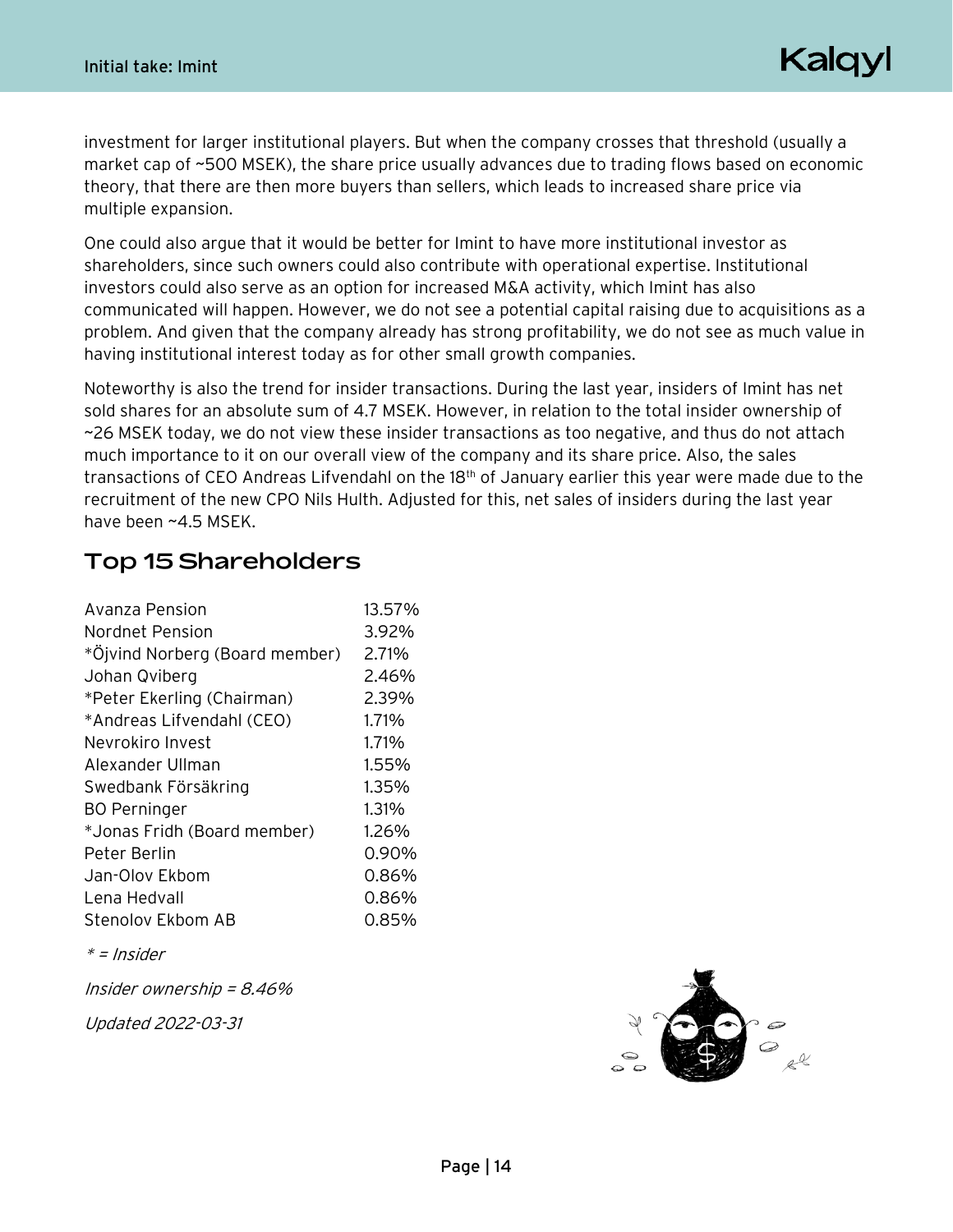## Kalgyl

## <span id="page-14-0"></span>Management

Imint is currently in the process of expanding its organization from a small research focused organization to a fast-growing market leader within their specific niche. Not least, this can be seen in the last quarterly report by the recruitment of Nils Hulth as the new Chief Product Officer and an increased recruitment pace overall.

Currently, Imint has a top management that we believe is strong and sufficient for the phase that the company is in. The company management now consists of CEO Andreas Lifvendahl, CFO Jonathan Ekman, CTO Johan Svensson, CMO Jan Nyrén, Director of Sales Thomas Sporrong and the latest recruit, CPO Nils Hulth.

#### Andreas Lifvendahl (CEO)

Andreas has been CEO since 2012 and was previously the Imint's sales director 2010 – 2011. He left Imint 2011 to lead the international technology consultancy Etteplan's local office in Uppsala but came back to Imint during 2012. Andreas has over 15 years of experience in global large-scale sales and sales management in Europe, the United States and Asia, predominantly related to the software and semiconductor industries. He holds a Master of Science in Engineering Physics from Uppsala University and has further academic education in Commercial Law (Uppsala University) and Business Management (Handelshögskolan).

## Jonathan Ekman (CFO)

Jonathan has been CFO since 2020. Previously, Jonathan has worked as an IT Manager at Kriss AB, a Swedish fashion company. Currently, Jonathan is also CEO at his own consultant firm EkonomiCenter i Uppsala AB.

#### Johan Svensson (CTO)

Johan holds a Master of Science in Engineering Physics from Umeå University and has experience from GE Healthcare's organization, where he had several senior roles in project management and product development. He also held senior engineer roles in optics and sensor technology during his time at GE. Outside office hours, Johan is a skilled and enthusiastic photographer.





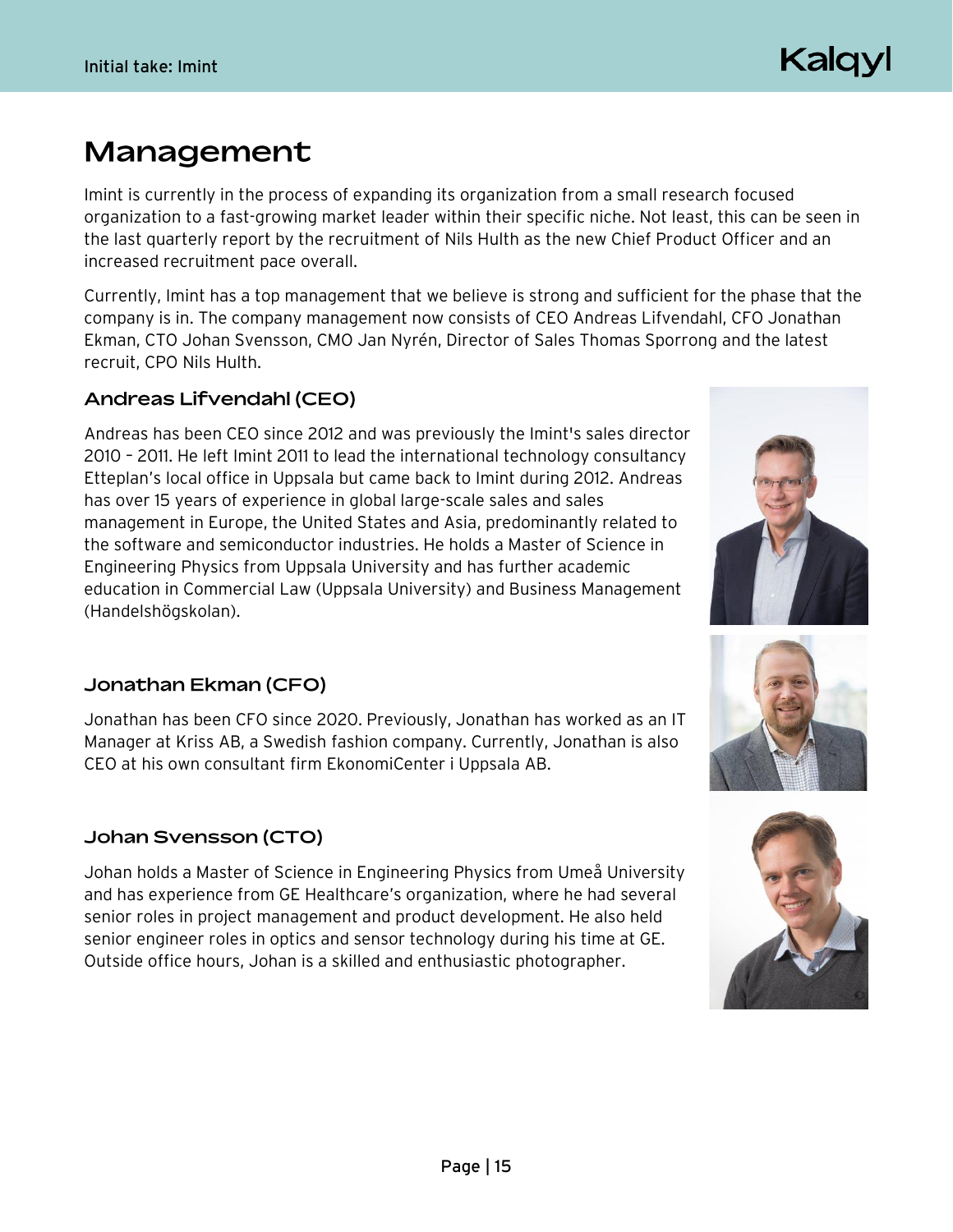# Kalqyl

#### Jan Nyrén (CMO)

Jan Nyrén has nearly 20 years of experience in technical and commercial roles in the IT and telecom industry and has previously worked at IAR Systems, where he served as product manager. Nyrén has a Master of Science degree from KTH, supplemented with economic studies at Uppsala University. Nyrén has long experience of international business and relations within the telecom sector, both at smaller fast-growing technology companies and major telecom companies.

#### Thomas Sporrong (Director of Sales)

Thomas has over 15 years of experience within software in a broad set of roles including technical, sales and leadership roles. He has a strong background in software product businesses where he managed both global sales and application teams. Thomas holds a Bachelor of Science in Electronics and a Master of Science in Computing, both from Mälardalen University.

#### Nils Hulth (CPO)

Nils has a long career in technology companies in many different roles. For the past sixteen years, Hulth has worked for Pricer AB, with roles in product management, development management and sales management. Nils has a broad academic background containing a Master of Science in Evolutionary and Adaptive Systems from University of Sussex, a Bachelor of Science in Cognitive Science from Lund University and Execute education from KTH within Industrial Management. Currently, Nils holds the 3 000 shares which were sold from CEO Andreas Lifvendahl in parallel to the recruitment of Nils. It would send a nice signal to the market as well as existing owners if Nils decided to buy more shares. In that case, Nils shows that he not only came to Imint to become an employee, he then also shows that he joined because he believes strongly in the company going forward.





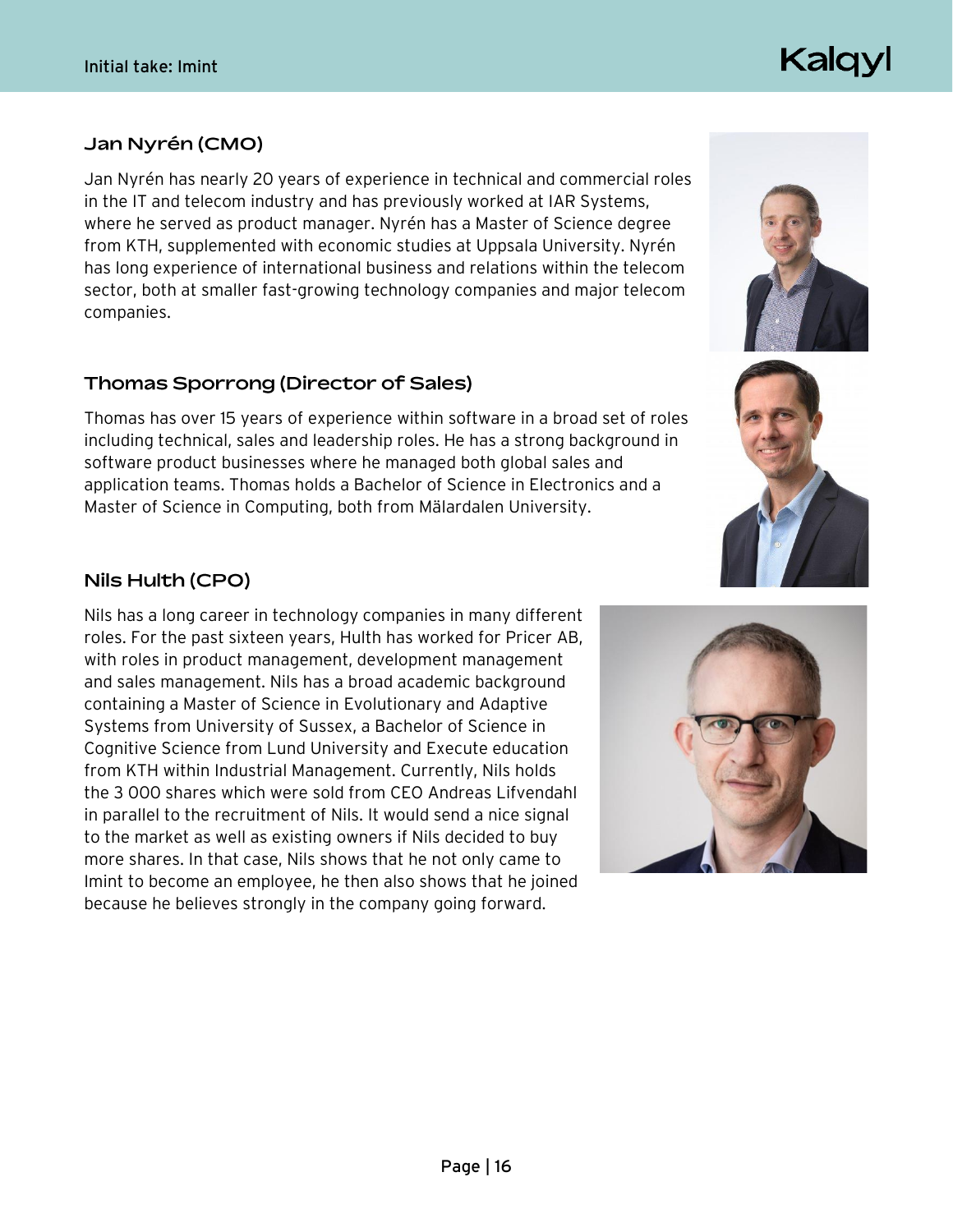

## <span id="page-16-0"></span>**Board of Directors**

Imint's Board of Directors comprises five members and is headed by Chairman of the Board Peter Ekerling, who is also the fifth largest shareholder in the company. We believe Imint's board has several of the competencies required to take Imint to the next level. However, there has been many changes in the Board of Directors during the last couple of years, and we usually find it compelling if a board has been with the company for a long time, since it indicates that the board are long-term oriented in their commitment. Anyhow, this fact does not have to be net negative. If we turn the coin, we view it as positive that Peter, Öjvind and Jonas, who are the latest additions to the board, are also the third, fifth and eleventh largest shareholders in the company.

#### Peter Ekerling (Chairman since May 2020)

Peter Ekerling has many years of experience as an entrepreneur in various industries. Among other things, Peter has built up a larger confectionery chain in Sweden and has created one of the first Fintech companies in the country. Peter is currently also a board member of Edblad & Co AB.

#### Martin Thunman (Board member since May 2018)

Martin has 20 years of experience in the technology sector. He has founded two fast-growing tech companies called Crosser and PacketFront. At Crosser, he is currently CEO and was previously also CEO at PacketFront. Moreover, he has a strong background in international B2B business and a solid experience of financing in the venture capital world. Lastly, he has also worked at various positions within Sales Management at Cisco. Mats has a degree of Master of Science in Business from university of Lund.



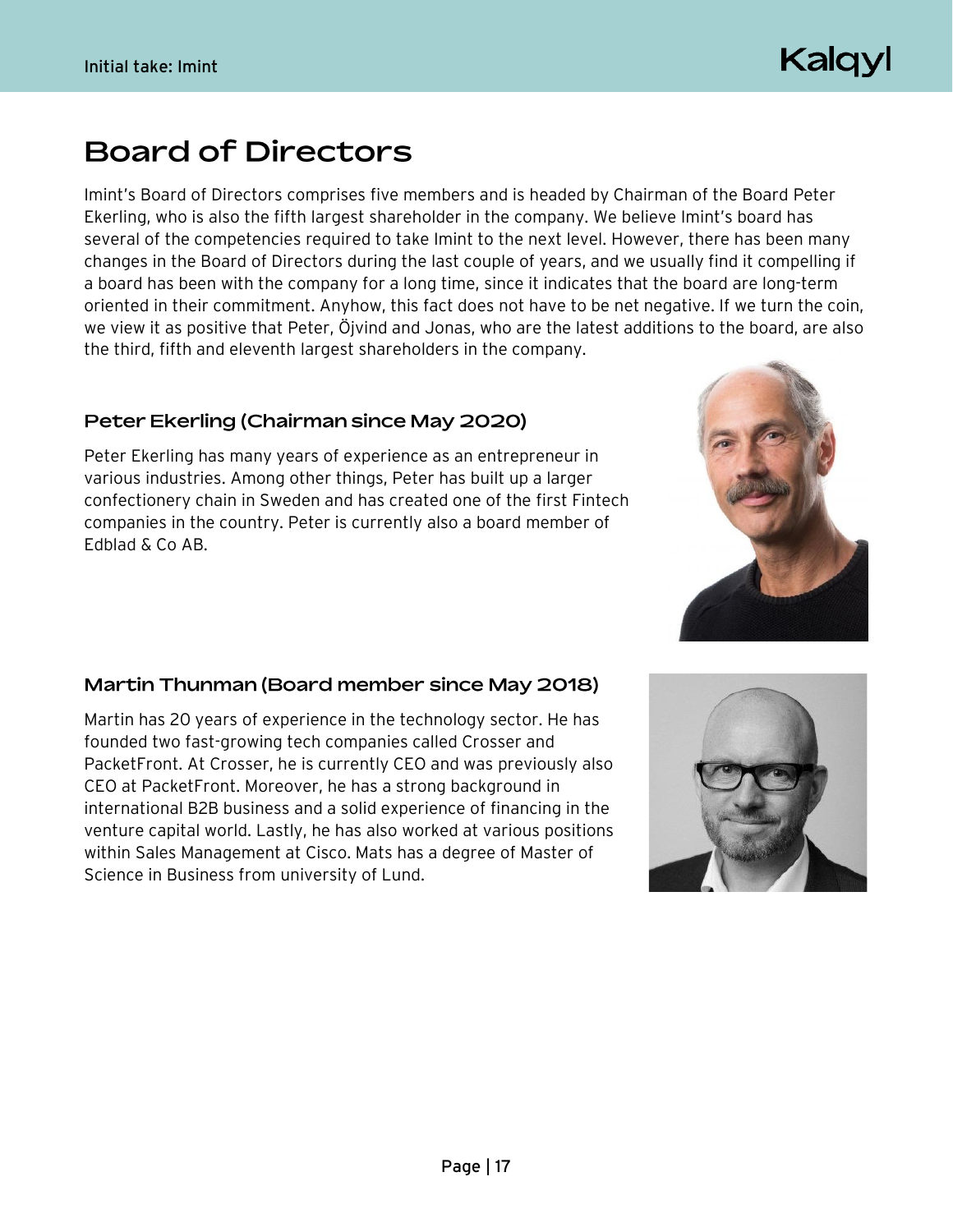# Kalqyl

#### Anders Ingeström (Board member since May 2019)

Anders has over 35 years of experience as founder, CEO, executive, active board member in growth companies in the IT/Telecom sector, with executive and CEO experience from companies such as AU-System, Across Wireless, Sonera Smarttrust and Spinbox. Anders has since 2015 been active as board member or chairman of the board in Jeeves Information Systems, Spinbox, Idevio, Palette Software, Encare, Solutions Experts and Imagimob among others. From this background Anders has gathered experience of growing and internationalize companies. Anders has a Master of Science in Engineering from University of Linköping.

#### Öjvind Norberg (Board member since May 2020)

Öjvind Norberg has a long and successful track record as CEO for several companies. Moreover, he has been an active board member in over thirty companies. Öjvind has also started and run a number of non-profit organizations with focus on management and corporate governance, such as Styrelseakademien, SAMC – Swedish Association of Management Consultants and Företagarnas Riksstyrelse. In addition, he has been a university lecturer in Business at the Royal Institute of Technology (KTH), Stockholm School of Economics (Handelshögskolan), Södertörn University and IHM Business School. Öjvind has also started the venture capital company PÄAB Professionell Ägarstyrning AB which successfully has invested in several tech-startups in the Uppsala region.



#### Jonas Fridh (elected to the board during the last board meeting)

Jonas has 20 years of experience from several roles within finance, both from sell side and buy side, at SEB and Carnegie Investment Bank. Jonas currently works as an Equity Portfolio Manager and have a seven-year track record with a Compound Annual Growth Rate (CAGR) of 24% and with a positive absolute return every year. He currently runs a focused Nordic large- and small-cap portfolio which also includes short selling.

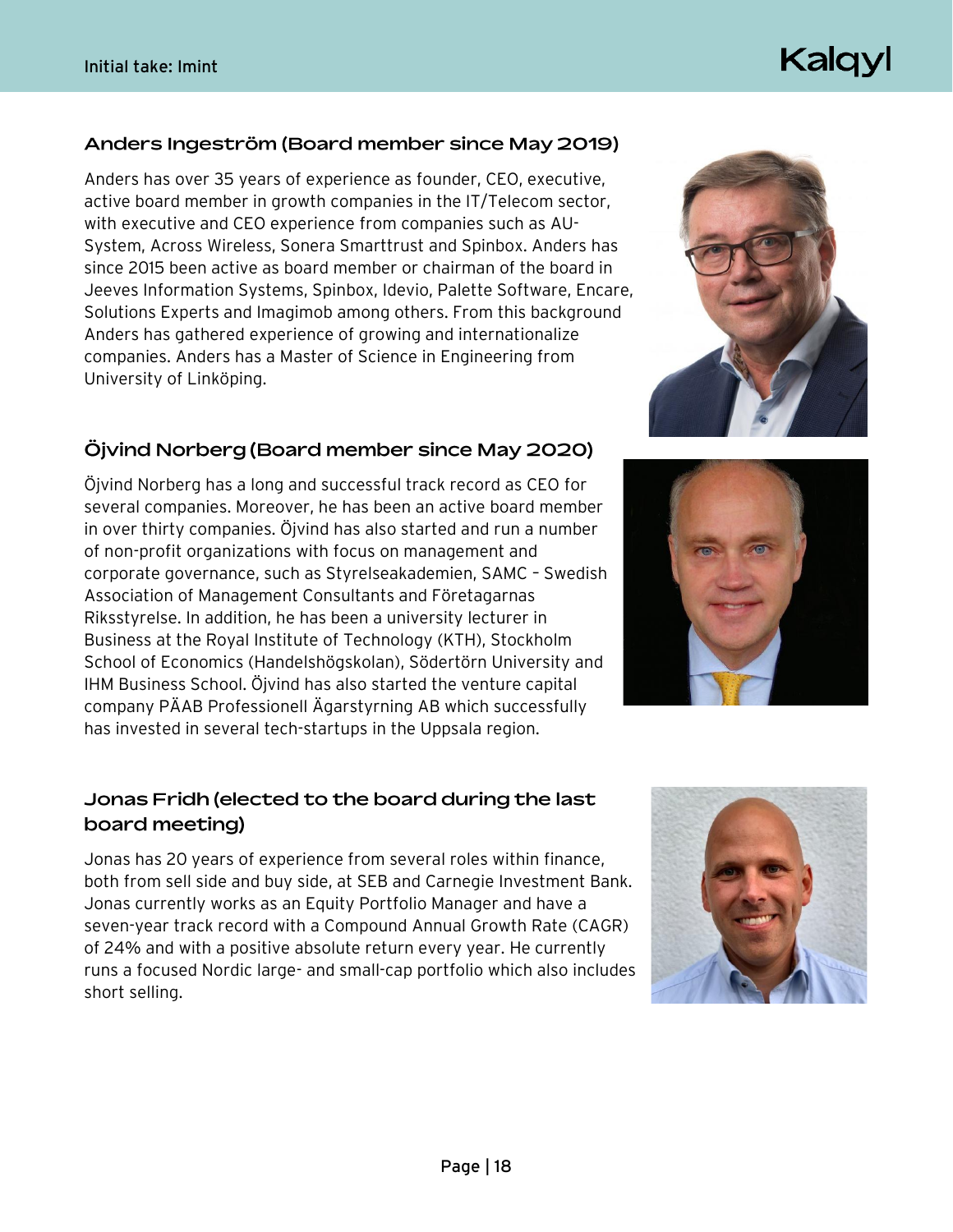## <span id="page-18-0"></span>**Balance sheet**

Equity at the end of the period amounted to 90.6 MSEK (61.2), which gives an equity/assets ratio of 85%. Imint also had a solid cash position of ~63.6 MSEK as per the ending of the first quarter of 2022, which currently makes up ~20% of the market cap.

## <span id="page-18-1"></span>**Financials**

Looking at the historical financial performance, we find question marks about how boosted by the pandemic Imint has been, given that the EBIT margin has exploded since the start of the pandemic. Despite this, it is difficult to find the causality as smartphone sales decreased due to the pandemic. We find it more logical that the relative strength Imint gained towards the toughest competitor ArcSoft due to the pandemic, and that Imint has been successful with new product launches, have been the main reasons for the sharply increasing margin. We also want to point out that capitalized development costs accounted for 6.5% of topline during Q1'22. This does not affect topline significantly, but it does have a major impact on the reported profitability.



**Revenue and EBIT**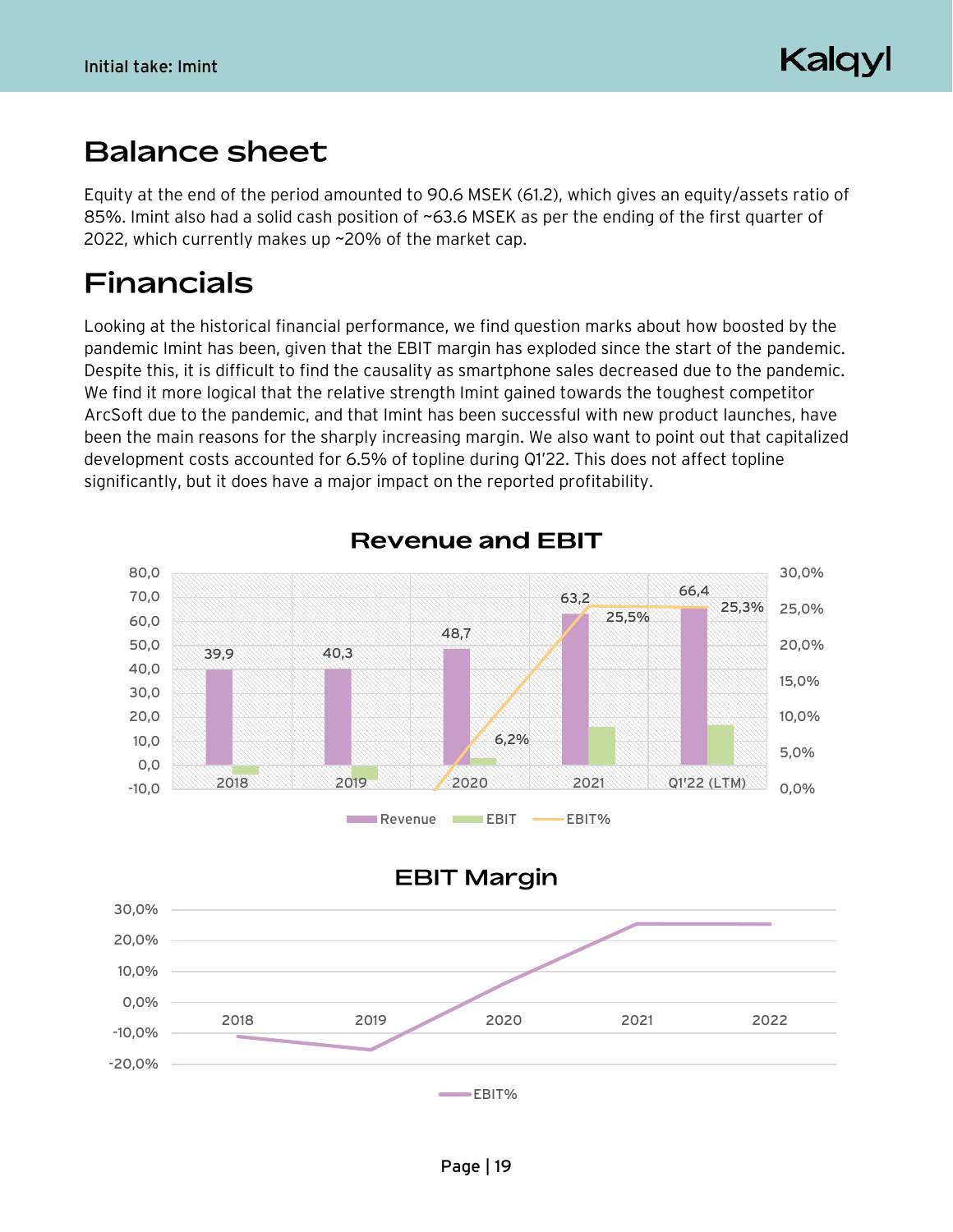## <span id="page-19-0"></span>Valuation

We break down our valuation by taking multiples into consideration and present our value as a potential CAGR for the share price by applying an exit multiple for 2024. The purpose of this is to demonstrate a scenario that we think is reasonable.

Imint's LTM multiples such as P/E 14.5x and EV/EBIT 14.5x seems far too low given their three years of growth CAGR from 2018 – 2021 has been 23%, with a sharp increase for the margins during the same time.

We believe that the low valuation can be explained due component shortage, a declining smartphone market in general, low trading liquidity and market cap, as well as the figures today are somewhat artificially boosted due to capitalized development costs.

<span id="page-19-1"></span>Our assessment is that Imint could be traded at EV/EBIT 20x without to be considered as expensive.

#### **Base scenario**

We assume that the Imint will keep gaining market share within the smartphone market, predominantly in Asia, and that they will keep being successful with new product launches. However, we don't take potential M&A into consideration in our forecasts. In the figures presented below, we have not made any adjustments for capitalized development costs.

| <b>Neutral</b>      | 2021 | 2022 | 2023E | 2024E | 2025E | 2026E |
|---------------------|------|------|-------|-------|-------|-------|
| Revenue             | 63.2 | 80   | 100   | 120   | 138   | 159   |
| % $y/y$             | 30%  | 27%  | 25%   | 20%   | 15%   | 15%   |
|                     |      |      |       |       |       |       |
| <b>Gross Profit</b> | 56   | 69   | 86    | 102   | 117   | 135   |
| <i>*margin</i>      | 89%  | 86%  | 86%   | 85%   | 85%   | 85%   |
| % $y/y$             | 48%  | 23%  | 25%   | 19%   | 15%   | 15%   |
|                     |      |      |       |       |       |       |
| <b>EBIT</b>         | 16.1 | 18   | 20    | 24    | 23    | 27    |
| <i>*margin</i>      | 25%  | 23%  | 20%   | 20%   | 17%   | 17%   |

| <b>Key Figures</b> | P/E                                                                | EV/EBIT EBIT% |       |
|--------------------|--------------------------------------------------------------------|---------------|-------|
| Multiple           | 14.5x                                                              | 14.5x         | 25.4% |
|                    | D<br>Θ<br>囪<br>ø<br>D<br>围<br>ø<br>ø<br>v<br>B<br>♠<br>ū<br>届<br>٠ |               |       |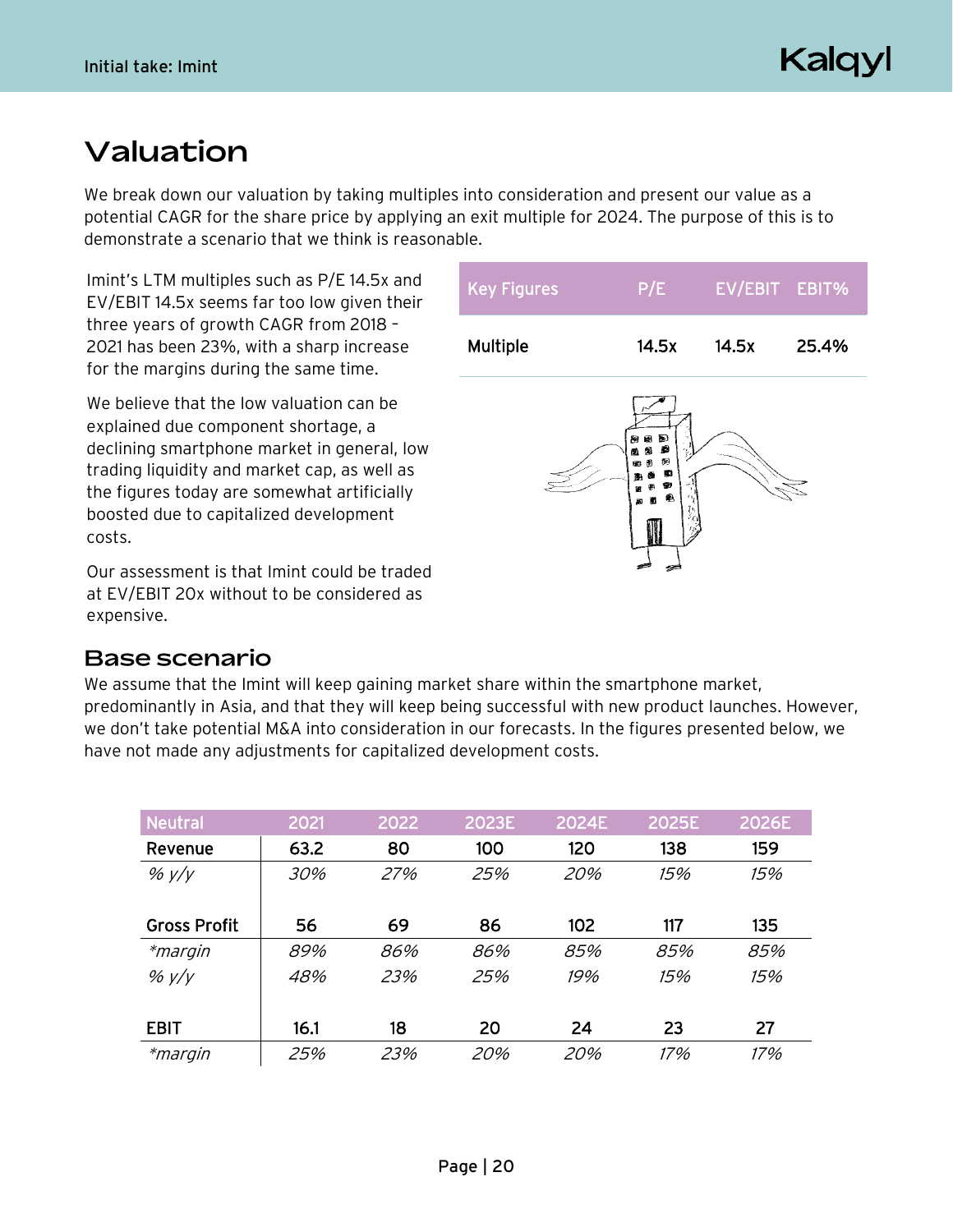## Kalqyl

|       | <b>Sales</b> | GP  | <b>EBIT</b> |
|-------|--------------|-----|-------------|
| 2021  | 3.9          | 4.3 | 15.2        |
| 2022  | 3.1          | 3.5 | 13.6        |
| 2023E | 2.4          | 2.8 | 12.2        |
| 2024E | 2.0          | 2.4 | 10.2        |
| 2025E | 1.8          | 2.1 | 10.6        |
| 2026E | 1.5          | 1.8 | 9.0         |

|        | <b>Exit Multiple</b> |      |  |
|--------|----------------------|------|--|
|        | Sales                | FRIT |  |
| 2024F  | 5                    | 22   |  |
| Weight | 50%                  | 50%  |  |

|       | Valuation |             |       |  |  |
|-------|-----------|-------------|-------|--|--|
|       | Sales     | <b>FRIT</b> | Total |  |  |
| 2024F | 300       | 264         | 564   |  |  |

|       | Potential Return |         |             | Margin of Safety 30% |         |      |
|-------|------------------|---------|-------------|----------------------|---------|------|
|       | Factor           | Percent | CAGR        | Factor               | Percent | CAGR |
| 2024F | 183.             | 83%     | <u> 2% </u> | 1.28                 | 28%     | 9%   |

|        | <b>Sensitivity Analysis 2024E</b> |                 |                      |     |     |     |  |  |
|--------|-----------------------------------|-----------------|----------------------|-----|-----|-----|--|--|
|        |                                   |                 | Exit multiple (EBIT) |     |     |     |  |  |
|        |                                   | 12 <sup>2</sup> | 16                   | 22  | 24  | 28  |  |  |
| -15%   | 20                                | 245             | 326                  | 449 | 490 | 571 |  |  |
| $-10%$ | 22                                | 259             | 346                  | 475 | 518 | 605 |  |  |
| $-5%$  | 2024E<br>23                       | 274             | 365                  | 502 | 547 | 638 |  |  |
| 0%     | 24<br>E                           | 288             | 384                  | 528 | 576 | 672 |  |  |
| 5%     | 舀<br>25                           | 302             | 403                  | 554 | 605 | 706 |  |  |
| 10%    | 26                                | 317             | 422                  | 581 | 634 | 739 |  |  |
| 15%    | 28                                | 331             | 442                  | 607 | 662 | 773 |  |  |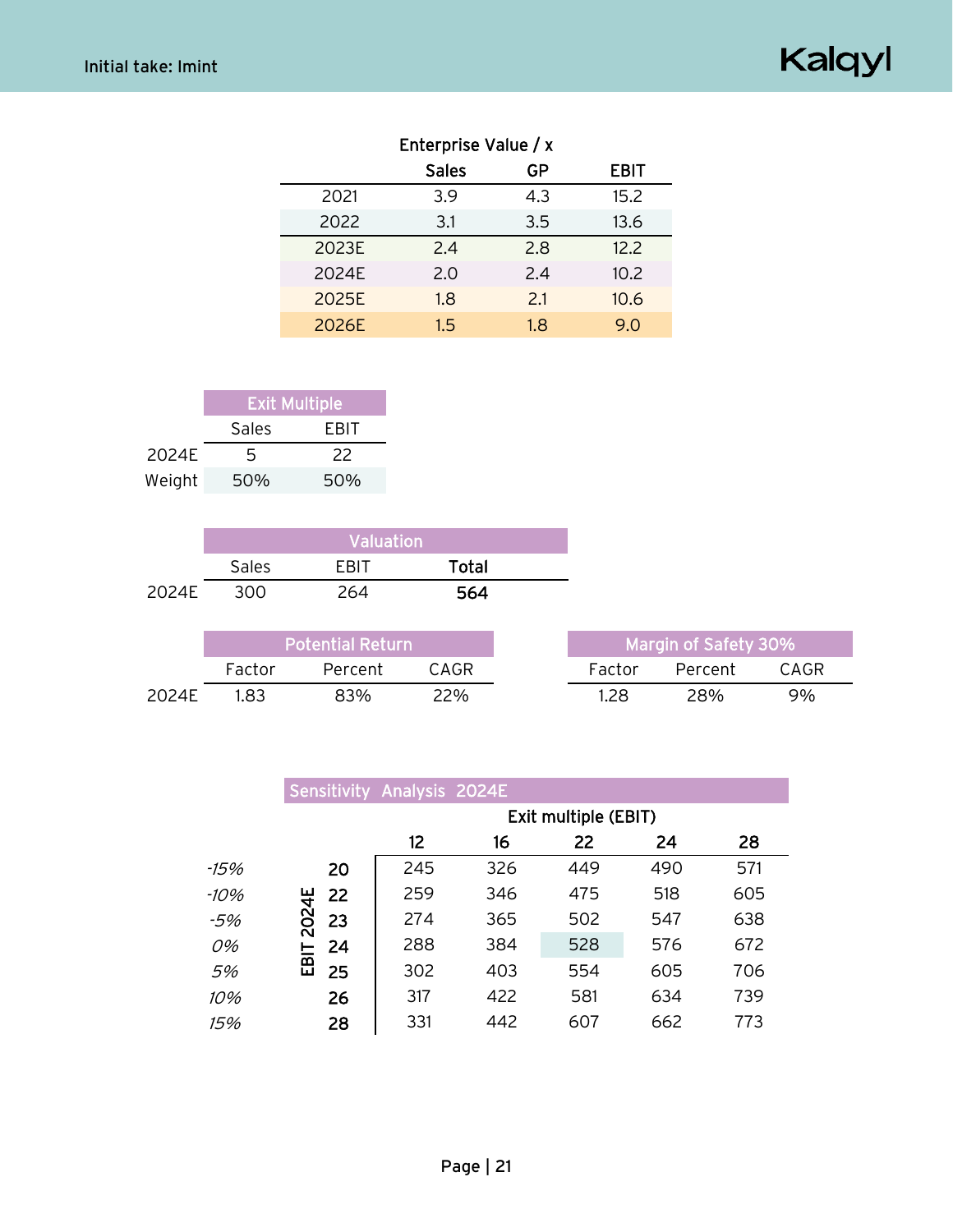## <span id="page-21-0"></span>**Summary**

We view both the company and the investment case as compelling. We believe the attractive investment case mainly is attributable to Imint's current leading market position, the business model, the management and the valuation. As previously mentioned, the valuation has come down to what we consider to be an attractive level due to component shortage, a chaotic stock market climate in general and probably also because of the low trading liquidity, which means that the probability is higher for an incorrect pricing. The company is now valued at P/E 14.5x and EV/EBIT 14.5x, which we believe is too cheap. Even when we apply a margin of safety of 30%, we believe that the stock can perform above an average index return per year during the coming years. We would also like to point out once again that we have not taken M&A into account in our assumptions. If the company executes well within M&A as well as within the other option, the upside is potentially much higher than 22% per year 2024E.

Moreover, we believe there are several short-term triggers. Not least in the upcoming increased M&A activity, which will also serve as an opportunity for Imint gaining more institutional investors on board. We also see potential triggers in additional major deals with leading smartphone manufacturers, launches of products in new business segments, deals with major customers like Samsung, a collaboration with Facebook or some other big player within social media, or that Imint gets acquired by a larger industry player.

The primary risks we see are that Imints features becomes commoditized which in turn leads to margin compression, deals and revenues are delayed due to component shortage and that China may close itself to foreign technological influence.